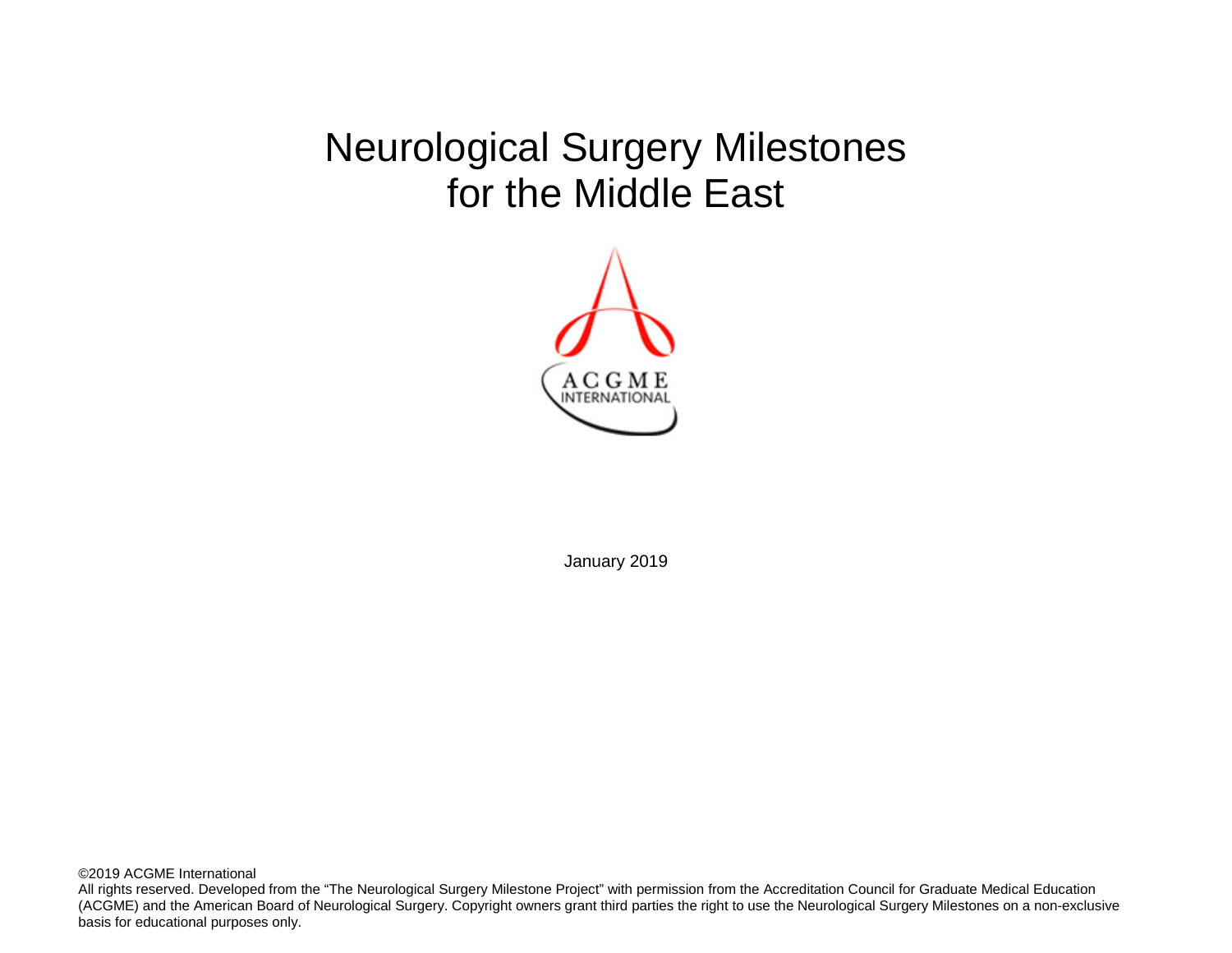The Neurological Surgery Milestones for the Middle East

The Milestones are designed only for use in evaluation of residents in the context of their participation in ACGME-I-accredited residency programs. The Milestones provide a framework for the assessment of the development of the resident in key dimensions of the elements of physician competency in a specialty. They neither represent the entirety of the dimensions of the six domains of physician competency, nor are they designed to be relevant in any other context.

©2019 ACGME International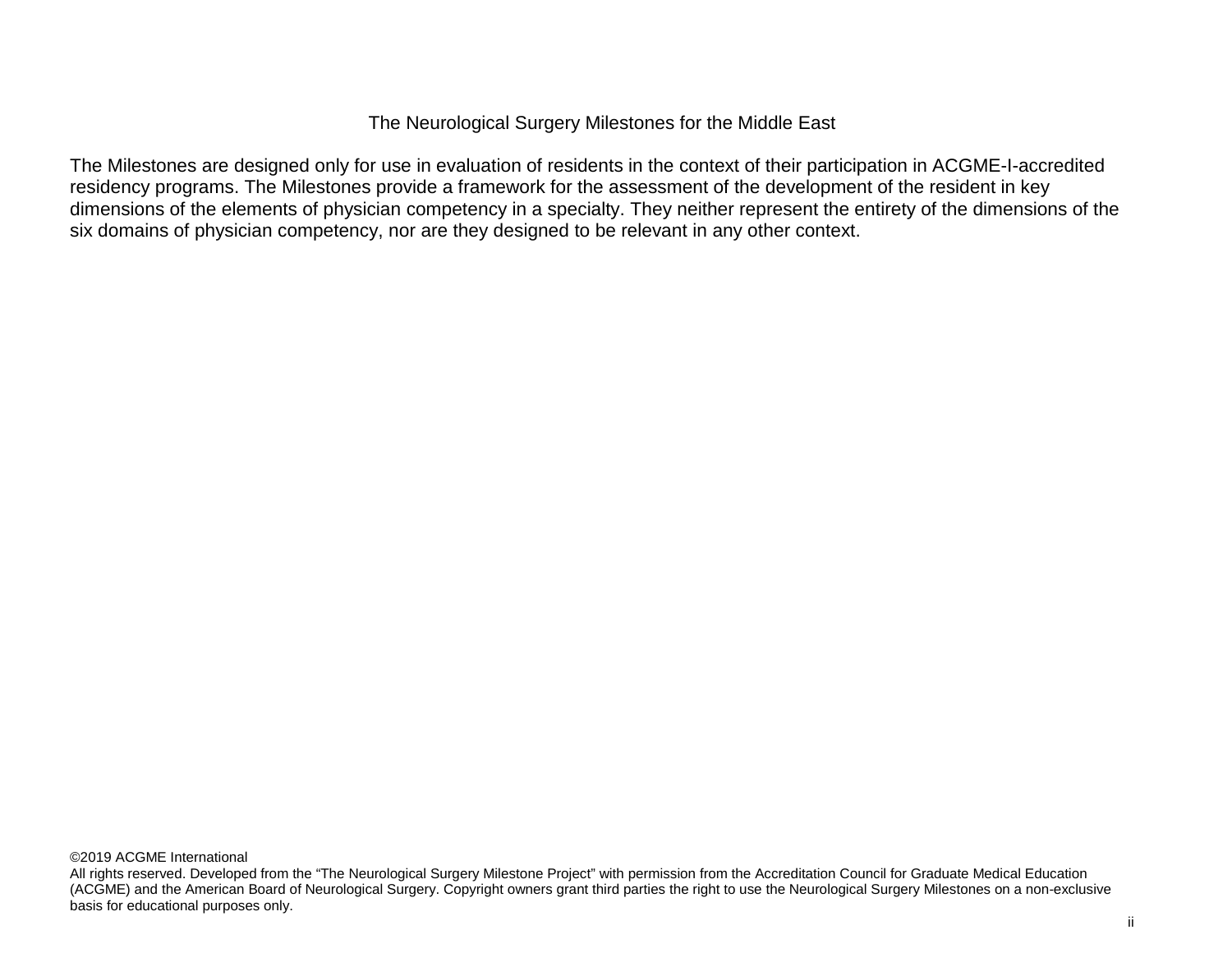# **Milestones Reporting**

This document presents milestones designed for programs to use in semi-annual review of resident performance and reporting to the ACGME-I. Milestones are knowledge, skills, attitudes, and other attributes for each of the ACGME-I competencies organized in a developmental framework from less to more advanced. They are descriptors and targets for resident performance as a learner moves from entry into their program through graduation.

For each period, review and reporting will involve selecting milestone levels that best describe each resident's current performance and attributes. Milestones are arranged in numbered levels. Tracking from "Level 1" to "Level 5" is synonymous with moving from novice to expert in the specialty. These levels do not correspond with time in the educational program. Dependent upon previous education and experience, residents may enter a program at varying points in the Milestones. Selection of a level implies that the resident substantially demonstrates the milestones in that level, as well as those in lower levels (see the diagram on page v).

**Level 1:** The resident demonstrates milestones expected of one who has had some education in neurological surgery.

**Level 2:** The resident is advancing and demonstrating additional milestones.

**Level 3:** The resident continues to advance and demonstrate additional milestones; the resident consistently demonstrates the majority of milestones targeted for residency.

**Level 4:** The resident has advanced so that he or she now substantially demonstrates the milestones targeted for residency. This level is designed as the graduation target.

**Level 5:** The resident has advanced beyond performance targets set for residency and is demonstrating "aspirational" goals, which might describe the performance of someone who has been in practice for several years. It is expected that only a few exceptional residents will reach this level.

#### ©2019 ACGME International

All rights reserved. Developed from the "The Neurological Surgery Milestone Project" with permission from the Accreditation Council for Graduate Medical Education (ACGME) and the American Board of Neurological Surgery. Copyright owners grant third parties the right to use the Neurological Surgery Milestones on a non-exclusive basis for educational purposes only.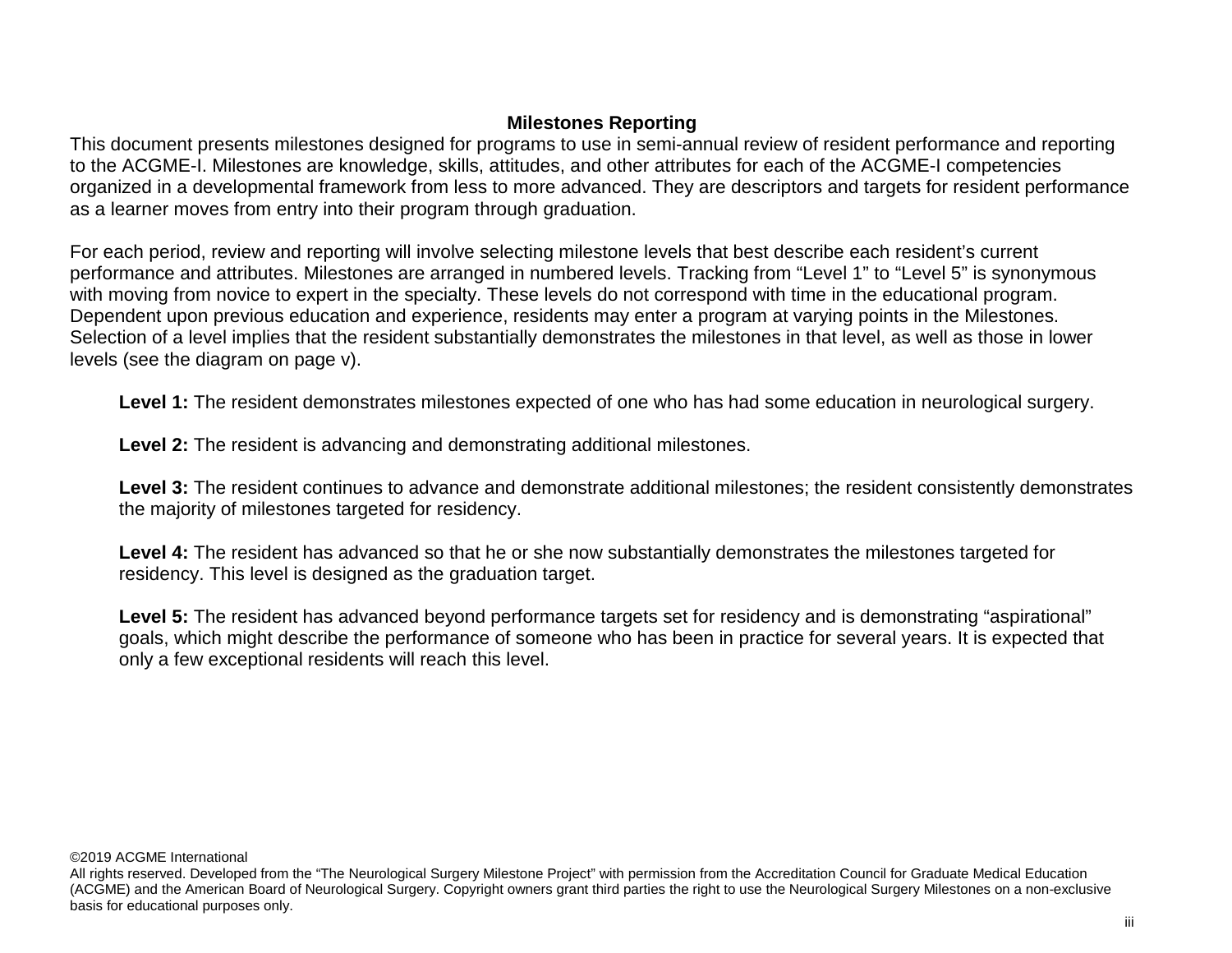## **Additional Notes**

The "Level 4" Milestones are designed as the graduation *target* and *do not* represent a graduation *requirement*. Making decisions about readiness for graduation is the purview of the program director. Study of Milestones performance data will be required before the ACGME-I and its partners will be able to determine whether milestones in the first four levels appropriately represent the developmental framework, and whether Milestone data overall are of sufficient quality to be used for high-stakes decisions.

*Answers to Frequently Asked Questions about Milestones are posted on the ACGME-I website.*

©2019 ACGME International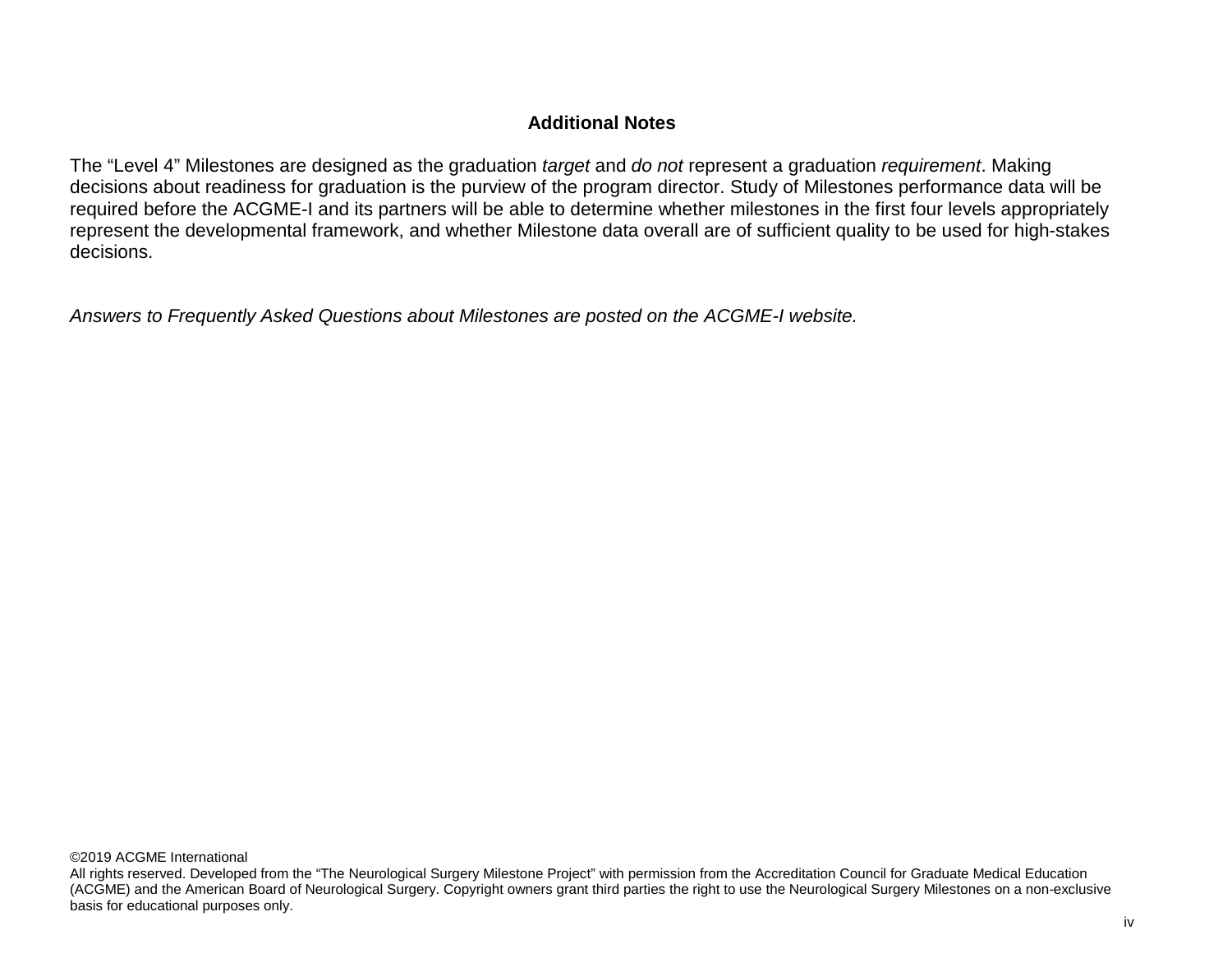The diagram below presents an example set of milestones for one subcompetency in the same format as the ACGME-I Report Worksheet. For each reporting period, a learner's performance on the milestones for each subcompetency will be indicated by selecting the level of milestones that best describes that learner's performance in relation to those milestones.

| Systems-Based Practice 1: Patient Safety and Quality Improvement                                                                                           |                                                                                                                                      |                                                                                                                                                                                                      |                                                                                                                     |                                                                                                                       |
|------------------------------------------------------------------------------------------------------------------------------------------------------------|--------------------------------------------------------------------------------------------------------------------------------------|------------------------------------------------------------------------------------------------------------------------------------------------------------------------------------------------------|---------------------------------------------------------------------------------------------------------------------|-----------------------------------------------------------------------------------------------------------------------|
| Level 1                                                                                                                                                    | Level <sub>2</sub>                                                                                                                   | Level <sub>3</sub>                                                                                                                                                                                   | Level 4                                                                                                             | Level 5                                                                                                               |
| Demonstrates<br>knowledge of common<br>patient safety events                                                                                               | Identifies system<br>factors that lead to<br>patient safety events                                                                   | Participates in analysis<br>of patient safety events<br>(simulated or actual)                                                                                                                        | Conducts analysis of<br>patient safety events<br>and offers error<br>prevention strategies<br>(simulated or actual) | Actively engages teams<br>and processes to<br>modify systems to<br>prevent patient safety<br>events                   |
| Demonstrates<br>knowledge of how to<br>report patient safety<br>events                                                                                     | Reports patient safety<br>events through<br>institutional reporting<br>systems (actual or<br>simulated)                              | Participates in<br>disclosure of patient<br>safety events to<br>patients and families<br>(simulated or actual)                                                                                       | Discloses patient safety<br>events to patients and<br>families (simulated or<br>actual)<br>Demonstrates the skills  | Role models or mentors<br>others in the disclosure<br>of patient safety events                                        |
| Demonstrates<br>knowledge of basic<br>quality improvement<br>methodologies and<br>metrics                                                                  | Describes local quality<br>improvement initiatives<br>(e.g., community<br>vaccination rate,<br>infection rate, smoking<br>cessation) | Participates in local<br>quality improvement<br>initiatives                                                                                                                                          | required to identify,<br>develop, implement, and<br>analyze a quality<br>improvement project                        | Creates, implements,<br>and assesses quality<br>improvement initiatives<br>at the institutional or<br>community level |
|                                                                                                                                                            |                                                                                                                                      |                                                                                                                                                                                                      |                                                                                                                     |                                                                                                                       |
| Comments:                                                                                                                                                  |                                                                                                                                      |                                                                                                                                                                                                      |                                                                                                                     | Not yet achieved Level 1                                                                                              |
| Selecting a response box in the middle<br>of a level implies that milestones in<br>that level and in lower levels have been<br>substantially demonstrated. |                                                                                                                                      | Selecting a response box on the line in<br>between levels indicates that milestones in<br>lower levels have been substantially<br>demonstrated as well as some milestones in<br>the higher level(s). |                                                                                                                     |                                                                                                                       |

#### ©2019 ACGME International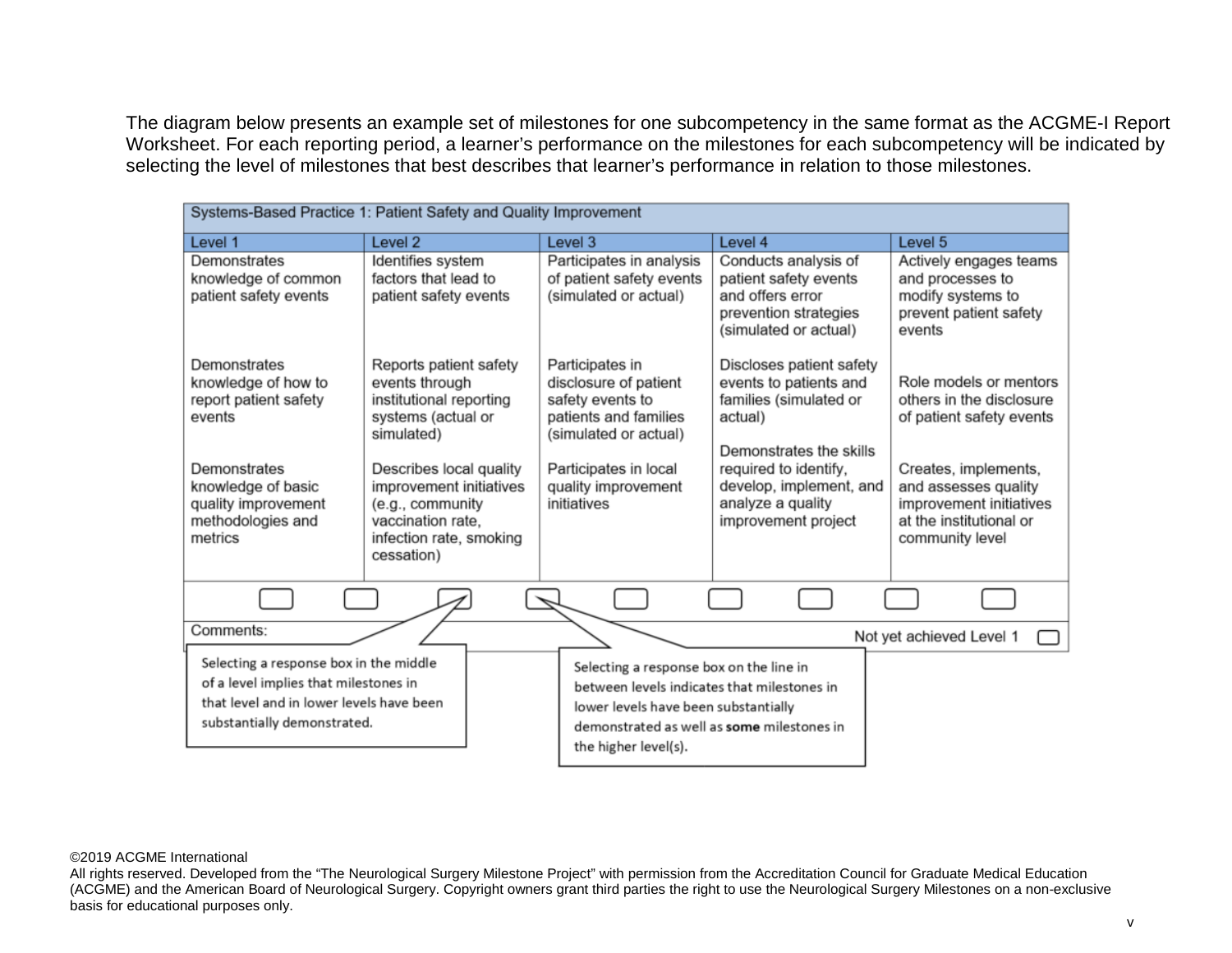| <b>Patient Care 1: Brain Tumor</b>                                                                                       |                                                                                                                                            |                                                                                                                                               |                                                                                                                                    |                                                                                                                     |
|--------------------------------------------------------------------------------------------------------------------------|--------------------------------------------------------------------------------------------------------------------------------------------|-----------------------------------------------------------------------------------------------------------------------------------------------|------------------------------------------------------------------------------------------------------------------------------------|---------------------------------------------------------------------------------------------------------------------|
| Level 1                                                                                                                  | Level <sub>2</sub>                                                                                                                         | Level <sub>3</sub>                                                                                                                            | Level 4                                                                                                                            | Level <sub>5</sub>                                                                                                  |
| Performs a history and<br>physical examination in<br>patients with a brain<br>tumor                                      | Explains the risks and<br>benefits of craniotomy for<br>brain tumor                                                                        | Formulates a diagnostic<br>and treatment plan for a<br>patient with a brain or<br>spinal cord tumor                                           | Adapts standard<br>treatment plans and<br>techniques to special<br>circumstances (e.g.,<br>recurrence, bone marrow<br>suppression) | Leads discussion at an<br>interdisciplinary tumor<br>board                                                          |
| Places an external<br>ventricular drain; assists<br>with set-up, opening, and<br>closing for brain tumor<br>craniotomies | Assists with routine<br>craniotomy for brain<br>tumor                                                                                      | Performs routine<br>craniotomy for brain<br>tumor; assists with<br>complex craniotomy for<br>brain tumor                                      | Performs complex<br>craniotomy for brain<br>tumor; assists with<br>advanced craniotomy for<br>brain tumor                          | Performs advanced<br>craniotomy for brain<br>tumor                                                                  |
| Provides routine peri-<br>operative care for brain<br>tumor patients                                                     | Recognizes and initiates<br>work-up of routine<br>complications (e.g., air<br>embolism, cerebrospinal<br>fluid [CSF] fistula,<br>hematoma) | Manages routine<br>complications and<br>recognizes complex<br>complications (e.g.,<br>refractory cerebral<br>edema, major vascular<br>injury) | Manages complex<br>complications                                                                                                   | Uses patient outcome<br>data for quality<br>improvement or the<br>development of<br>adjunctive therapy<br>protocols |
|                                                                                                                          |                                                                                                                                            |                                                                                                                                               |                                                                                                                                    |                                                                                                                     |
| Comments:                                                                                                                |                                                                                                                                            |                                                                                                                                               |                                                                                                                                    | Not Yet Achieved Level 1                                                                                            |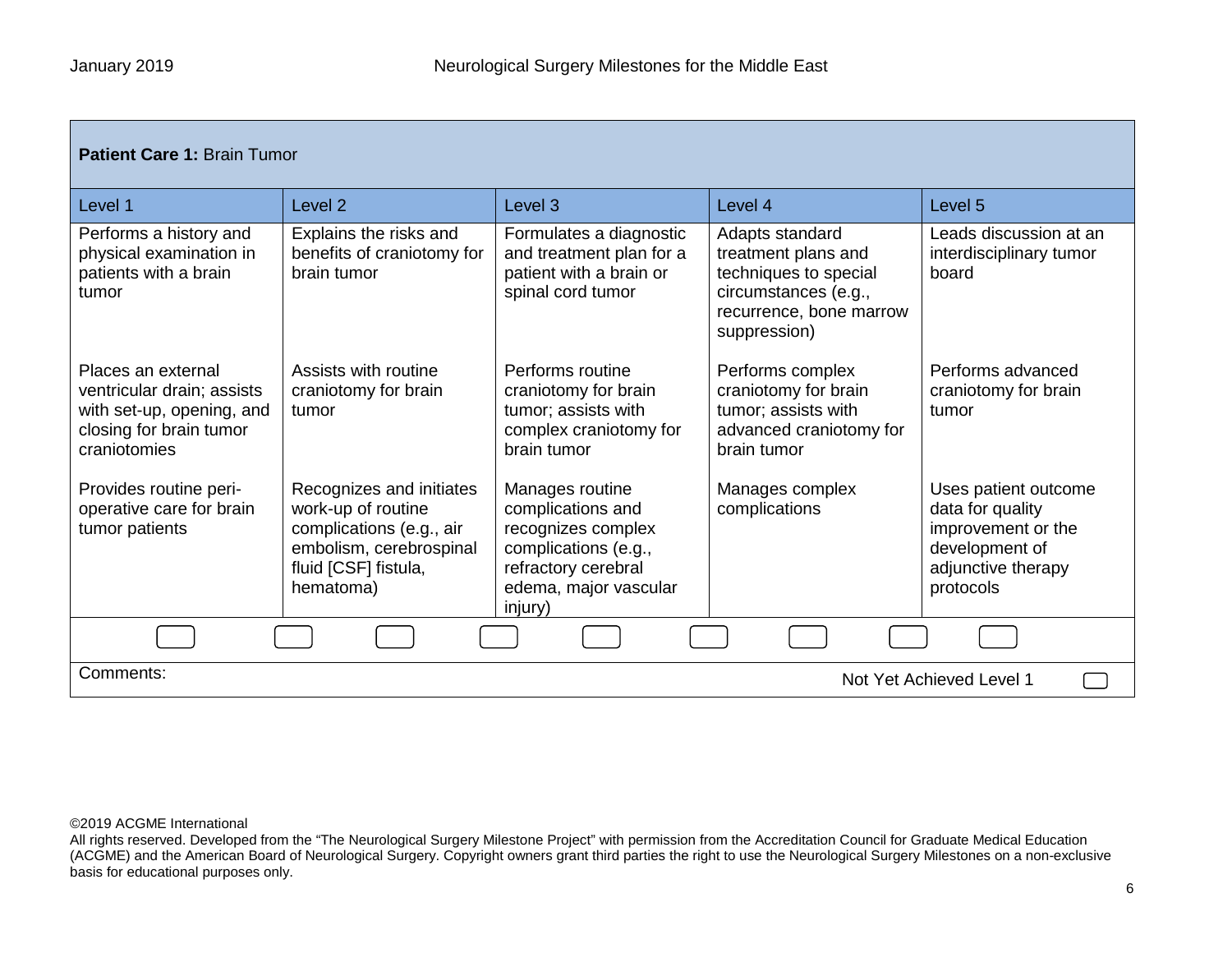| <b>Patient Care 2: Surgical Treatment of Epilepsy and Movement Disorders</b>                                                                                                    |                                                                                                          |                                                                                                                            |                                                                                                                                      |                                                                                                                                    |
|---------------------------------------------------------------------------------------------------------------------------------------------------------------------------------|----------------------------------------------------------------------------------------------------------|----------------------------------------------------------------------------------------------------------------------------|--------------------------------------------------------------------------------------------------------------------------------------|------------------------------------------------------------------------------------------------------------------------------------|
| Level 1                                                                                                                                                                         | Level <sub>2</sub>                                                                                       | Level <sub>3</sub>                                                                                                         | Level 4                                                                                                                              | Level <sub>5</sub>                                                                                                                 |
| Performs a history and<br>physical examination in<br>patients with epilepsy or<br>movement disorders                                                                            | Explains the risks and<br>benefits of functional<br>neurosurgical procedures                             | Formulates a diagnostic<br>and treatment plan for a<br>patient with epilepsy or a<br>movement disorder                     | Adapts standard<br>treatment plans and<br>techniques to special<br>circumstances (e.g.,<br>Parkinson's plus,<br>multifocal epilepsy) | Leads discussion at an<br>interdisciplinary epilepsy<br>center patient<br>management conference                                    |
| Performs stereotactic<br>frame placement or<br>frameless navigation<br>registration; assists with<br>set-up, opening, and<br>closing for functional<br>neurosurgical procedures | Assists with routine<br>functional neurosurgical<br>procedures                                           | Performs routine<br>functional neurosurgical<br>procedures; assists with<br>complex functional<br>neurosurgical procedures | Performs complex<br>functional neurosurgical<br>procedures; assists with<br>advanced functional<br>neurosurgical procedures          | Performs advanced<br>functional neurosurgical<br>procedures, including<br>interpretation of<br>electrophysiological data           |
| Provides routine peri-<br>operative care for<br>movement disorder and<br>epilepsy patients                                                                                      | Recognizes and initiates<br>work-up of routine<br>complications (e.g.,<br>seizures, device<br>infection) | Manages routine<br>complications and<br>recognizes complex<br>complications (e.g.,<br>status epilepticus,<br>dystonia)     | Manages complex<br>complications                                                                                                     | Uses patient outcome<br>data for quality<br>improvement; designs<br>care pathways for<br>epilepsy or movement<br>disorder patients |
|                                                                                                                                                                                 |                                                                                                          |                                                                                                                            |                                                                                                                                      |                                                                                                                                    |
| Not Yet Achieved Level 1<br>Comments:                                                                                                                                           |                                                                                                          |                                                                                                                            |                                                                                                                                      |                                                                                                                                    |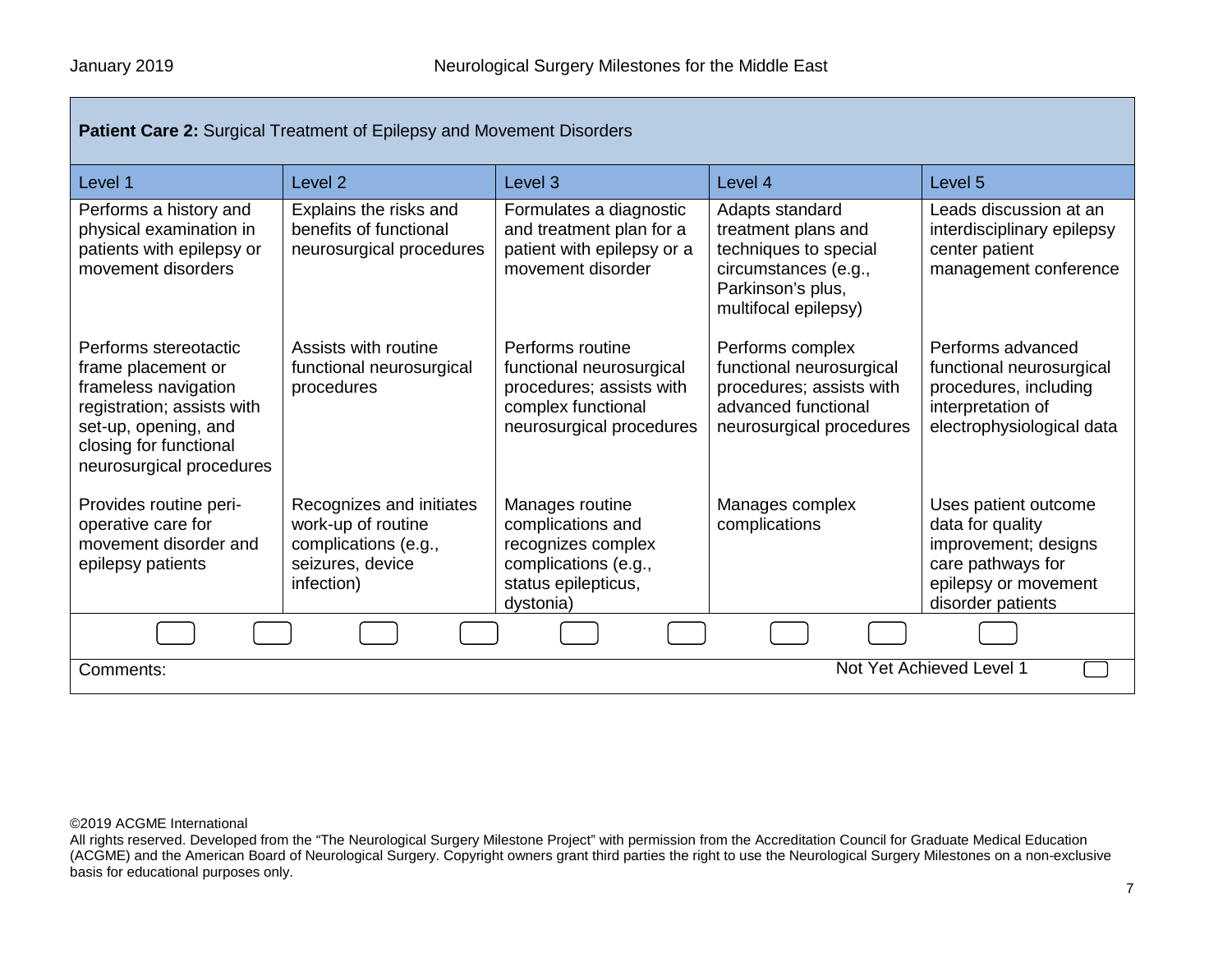| Patient Care 3: Pain and Peripheral Nerve Disorders                                                                                                        |                                                                                                                     |                                                                                                                                                 |                                                                                                                                                     |                                                                                                                                                    |
|------------------------------------------------------------------------------------------------------------------------------------------------------------|---------------------------------------------------------------------------------------------------------------------|-------------------------------------------------------------------------------------------------------------------------------------------------|-----------------------------------------------------------------------------------------------------------------------------------------------------|----------------------------------------------------------------------------------------------------------------------------------------------------|
| Level 1                                                                                                                                                    | Level <sub>2</sub>                                                                                                  | Level <sub>3</sub>                                                                                                                              | Level 4                                                                                                                                             | Level <sub>5</sub>                                                                                                                                 |
| Performs a history and<br>physical examination in<br>patients with chronic pain<br>or a peripheral nerve<br>disorder                                       | Explains the risks and<br>benefits of chronic pain<br>and peripheral nerve<br>procedures                            | Formulates a diagnostic<br>and treatment plan for<br>patients with chronic pain<br>or peripheral nerve<br>disorders                             | Adapts standard<br>treatment plans and<br>techniques to special<br>circumstances (e.g.,<br>cancer pain,<br>deafferentation pain)                    | Leads discussion at an<br>interdisciplinary case<br>conference or specialty<br>clinic for chronic pain or<br>peripheral nerve disorder<br>patients |
| Interrogates and<br>programs implanted<br>devices; assists with set-<br>up, opening, and closing<br>for chronic pain and<br>peripheral nerve<br>procedures | Assists with routine<br>chronic pain and<br>peripheral nerve<br>procedures                                          | Performs routine chronic<br>pain and peripheral nerve<br>procedures; assists with<br>complex chronic pain and<br>peripheral nerve<br>procedures | Performs complex<br>chronic pain and<br>peripheral nerve<br>procedures; assists with<br>advanced chronic pain<br>and peripheral nerve<br>procedures | Performs advanced<br>chronic pain and<br>peripheral nerve<br>procedures                                                                            |
| Provides routine peri-<br>operative care for chronic<br>pain or peripheral nerve<br>disorder patients                                                      | Recognizes and initiates<br>work-up of routine<br>complications (e.g.,<br>implanted device failure<br>or infection) | Manages routine<br>complications and<br>recognizes complex<br>complications (e.g.,<br>intrathecal drug overdose<br>or withdrawal)               | Manages complex<br>complications                                                                                                                    | Uses patient outcome<br>data for quality<br>improvement; designs<br>care pathways for chronic<br>pain or peripheral nerve<br>disorder patients     |
|                                                                                                                                                            |                                                                                                                     |                                                                                                                                                 |                                                                                                                                                     |                                                                                                                                                    |
| Comments:<br>Not Yet Achieved Level 1                                                                                                                      |                                                                                                                     |                                                                                                                                                 |                                                                                                                                                     |                                                                                                                                                    |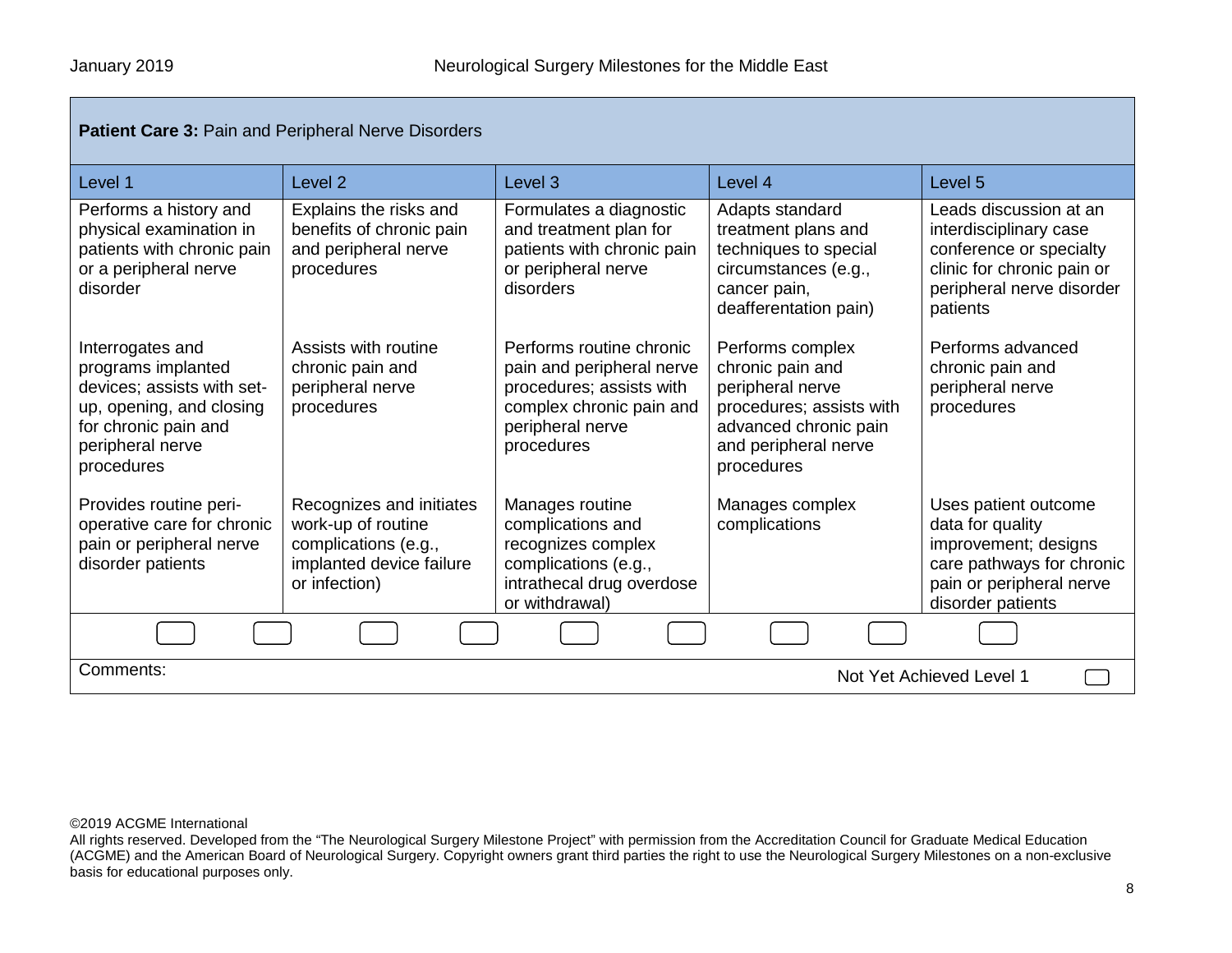| <b>Patient Care 4: Spinal Neurological Surgery</b>                                                                                  |                                                                                                          |                                                                                                                                                   |                                                                                                                                                    |                                                                                                 |
|-------------------------------------------------------------------------------------------------------------------------------------|----------------------------------------------------------------------------------------------------------|---------------------------------------------------------------------------------------------------------------------------------------------------|----------------------------------------------------------------------------------------------------------------------------------------------------|-------------------------------------------------------------------------------------------------|
| Level 1                                                                                                                             | Level <sub>2</sub>                                                                                       | Level <sub>3</sub>                                                                                                                                | Level 4                                                                                                                                            | Level 5                                                                                         |
| Performs a history and<br>physical examination in<br>patients with<br>degenerative, traumatic,<br>or neoplastic spinal<br>disorders | Explains the risks and<br>benefits of spinal surgery                                                     | Formulates a diagnostic<br>and treatment plan for a<br>patient with degenerative,<br>traumatic, or neoplastic<br>spinal disorders                 | Adapts standard<br>treatment plans and<br>techniques to special<br>circumstances (e.g.,<br>spinal deformity, post-<br>irradiated spine, infection) | Leads discussion at an<br>interdisciplinary spine<br>case conference or<br>specialty clinic     |
| Implements spinal<br>bracing or traction;<br>assists with set-up,<br>opening, and closing for<br>spinal surgery<br>procedures       | Assists with routine spinal<br>surgery procedures                                                        | Performs routine spinal<br>surgery procedures;<br>assists with complex<br>spinal surgery<br>procedures                                            | Performs complex spinal<br>surgery procedures;<br>assists with advanced<br>spinal surgery and<br>reconstructive<br>procedures                      | Performs advanced<br>spinal surgery and<br>reconstructive<br>procedures                         |
| Provides routine peri-<br>operative care for spinal<br>surgery patients                                                             | Recognizes and initiates<br>work-up of routine<br>complications (e.g., pain,<br>surgical site infection) | Manages routine<br>complications and<br>recognizes complex<br>complications (e.g.,<br>myelopathy, CSF leak,<br>instrument<br>failure/malposition) | Manages complex<br>complications                                                                                                                   | Uses patient outcome<br>and registry data for<br>quality improvement and<br>treatment selection |
|                                                                                                                                     |                                                                                                          |                                                                                                                                                   |                                                                                                                                                    |                                                                                                 |
| Comments:<br>Not Yet Achieved Level 1                                                                                               |                                                                                                          |                                                                                                                                                   |                                                                                                                                                    |                                                                                                 |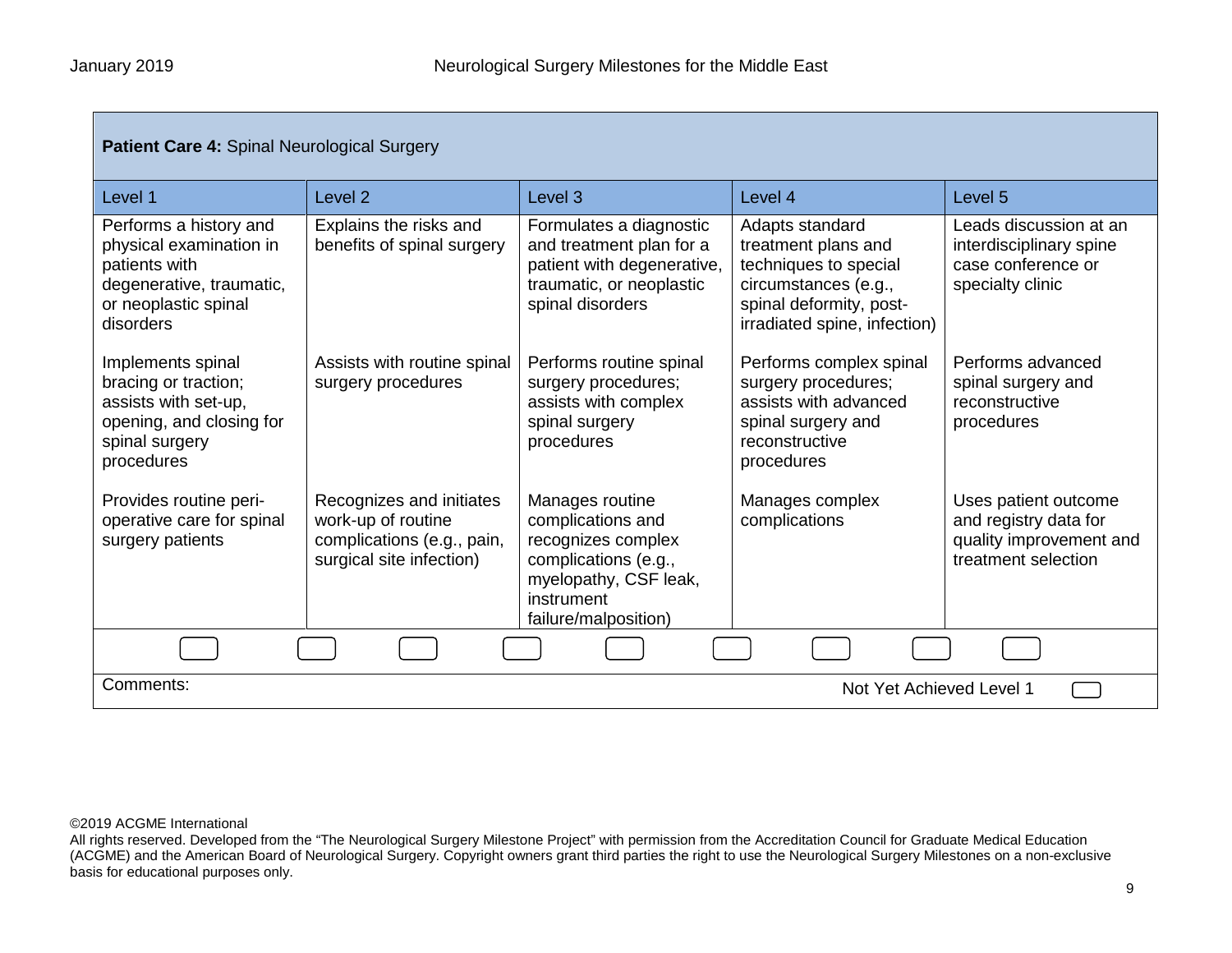| Patient Care 5: Vascular Neurological Surgery                                                                                                                                            |                                                                                                   |                                                                                                                                                                           |                                                                                                                                                                 |                                                                                                                                                 |
|------------------------------------------------------------------------------------------------------------------------------------------------------------------------------------------|---------------------------------------------------------------------------------------------------|---------------------------------------------------------------------------------------------------------------------------------------------------------------------------|-----------------------------------------------------------------------------------------------------------------------------------------------------------------|-------------------------------------------------------------------------------------------------------------------------------------------------|
| Level 1                                                                                                                                                                                  | Level <sub>2</sub>                                                                                | Level <sub>3</sub>                                                                                                                                                        | Level 4                                                                                                                                                         | Level 5                                                                                                                                         |
| Performs a history and<br>physical examination in<br>patients with ischemic or<br>hemorrhagic stroke or<br>vascular neurosurgical<br>disorders                                           | Explains the risks and<br>benefits of vascular<br>neurosurgical and<br>endovascular procedures    | Formulates a diagnostic<br>and treatment plan for a<br>patient with ischemic or<br>hemorrhagic stroke or<br>vascular neurosurgical<br>disorders                           | Adapts standard<br>treatment plans and<br>techniques to special<br>circumstances (e.g.,<br>vasculitis, ischemic heart<br>disease)                               | Leads discussion at an<br>interdisciplinary vascular<br>neurosurgical and<br>endovascular surgery<br>case conference or<br>specialty clinic     |
| Manages and obtains<br>CSF samples from<br>external ventricular<br>drains; assists with set-<br>up, opening, and closing<br>for vascular neurosurgical<br>and endovascular<br>procedures | Assists with routine<br>vascular neurosurgical<br>and endovascular<br>procedures                  | Performs routine vascular<br>neurosurgical and<br>endovascular<br>procedures; assists with<br>complex vascular<br>neurosurgical and<br>endovascular procedures            | Performs complex<br>vascular neurosurgical<br>and endovascular<br>procedures; assists with<br>advanced vascular<br>neurosurgical and<br>endovascular procedures | Performs advanced<br>vascular neurosurgical<br>and endovascular<br>procedures                                                                   |
| Provides routine peri-<br>operative care for<br>vascular neurosurgical<br>and endovascular<br>patients                                                                                   | Recognizes and initiates<br>work-up of routine<br>complications (e.g.,<br>seizure, hydrocephalus) | Manages routine<br>complications and<br>recognizes complex<br>complications (e.g.,<br>cerebral vasospasm,<br>herniation syndrome,<br>intra-operative aneurysm<br>rupture) | Manages complex<br>complications                                                                                                                                | Uses patient outcome<br>data for quality<br>improvement; designs<br>care pathways for<br>vascular neurosurgical<br>and endovascular<br>patients |
|                                                                                                                                                                                          |                                                                                                   |                                                                                                                                                                           |                                                                                                                                                                 |                                                                                                                                                 |
| Comments:<br>Not Yet Achieved Level 1                                                                                                                                                    |                                                                                                   |                                                                                                                                                                           |                                                                                                                                                                 |                                                                                                                                                 |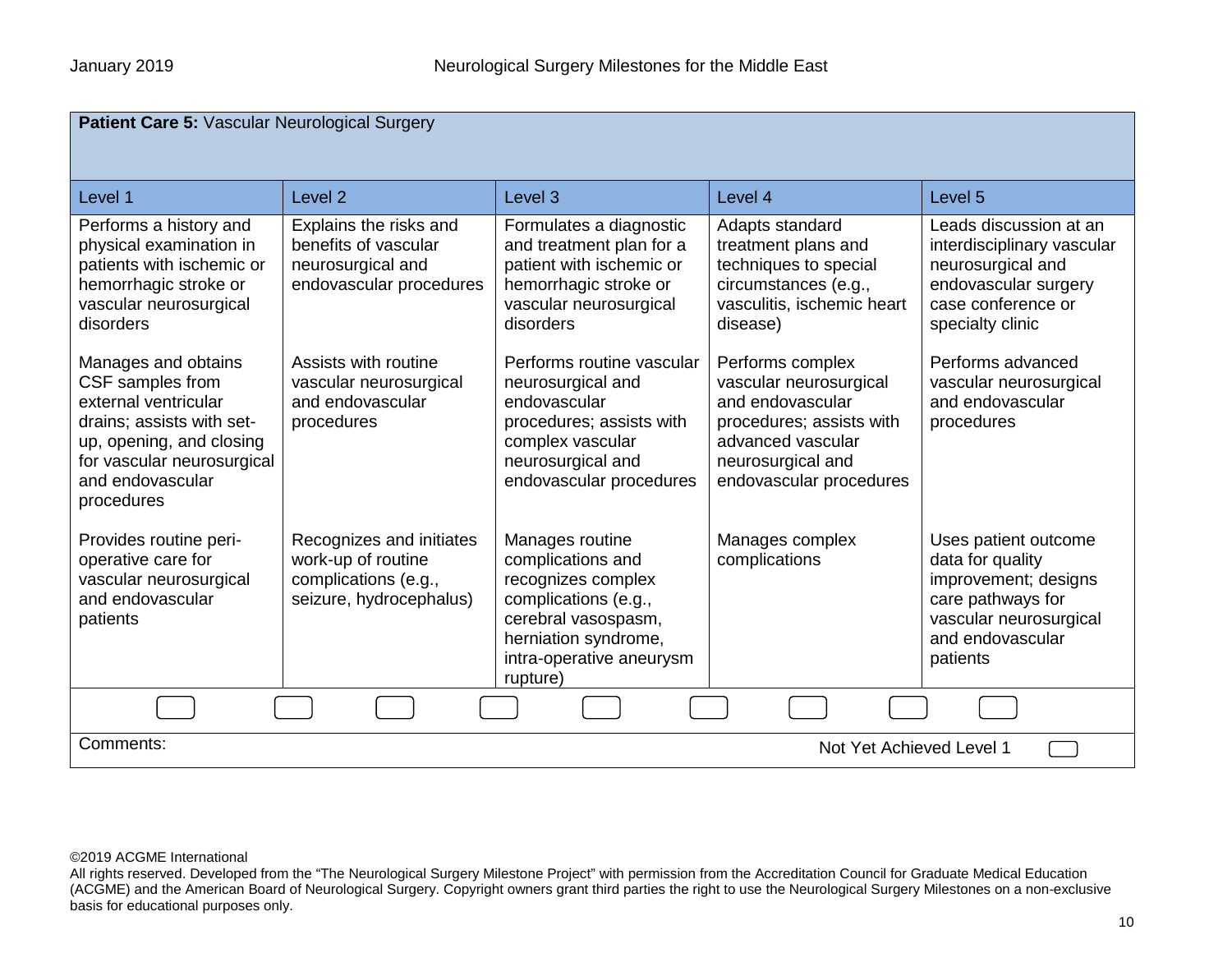Г

| <b>Patient Care 6: Pediatric Neurological Surgery</b>                                                                                           |                                                                                                                                               |                                                                                                                                                                                        |                                                                                                                                |                                                                                                                                                             |
|-------------------------------------------------------------------------------------------------------------------------------------------------|-----------------------------------------------------------------------------------------------------------------------------------------------|----------------------------------------------------------------------------------------------------------------------------------------------------------------------------------------|--------------------------------------------------------------------------------------------------------------------------------|-------------------------------------------------------------------------------------------------------------------------------------------------------------|
| Level 1                                                                                                                                         | Level <sub>2</sub>                                                                                                                            | Level <sub>3</sub>                                                                                                                                                                     | Level 4                                                                                                                        | Level 5                                                                                                                                                     |
| Performs an age-<br>appropriate history and<br>physical examination with<br>developmental<br>assessment, including for<br>non-accidental trauma | Explains the risks and<br>benefits of pediatric<br>neurosurgical<br>procedures; adapts<br>diagnoses to age-related<br>variations              | Formulates a diagnostic<br>and treatment plan for a<br>pediatric patient;<br>determines prognosis in<br>severe brain injury and/or<br>diagnoses brain death in<br>infants and children | Adapts standard<br>treatment plans and<br>techniques to special<br>circumstances (e.g., very<br>young children and<br>infants) | Leads discussion at an<br>interdisciplinary pediatric<br>case conference or<br>specialty clinic; counsels<br>expectant parents<br>regarding fetal anomalies |
| Performs CSF shunt tap<br>and valve programming;<br>assists with set-up,<br>opening, and closing for<br>pediatric neurosurgical<br>procedures   | Assists with routine<br>pediatric neurosurgical<br>procedures                                                                                 | Performs routine pediatric<br>neurosurgical<br>procedures; assists with<br>complex pediatric<br>neurosurgical procedures                                                               | Performs complex<br>pediatric neurosurgical<br>procedures; assists with<br>advanced pediatric<br>neurosurgical procedures      | Performs advanced<br>pediatric neurosurgical<br>procedures                                                                                                  |
| Provides routine peri-<br>operative care for<br>pediatric neurosurgical<br>patients                                                             | Recognizes and<br>initiates work-up of<br>routine complications,<br>including in pre-verbal<br>children (e.g., CSF<br>shunt failure, seizure) | Manages routine<br>complications and<br>recognizes complex<br>complications (e.g.,<br>hematoma, CSF leak)                                                                              | Manages complex<br>complications                                                                                               | Uses patient outcome<br>data for quality<br>improvement; designs<br>care pathways for<br>pediatric neurosurgical<br>patients                                |
|                                                                                                                                                 |                                                                                                                                               |                                                                                                                                                                                        |                                                                                                                                |                                                                                                                                                             |
| Comments:<br>Not Yet Achieved Level 1                                                                                                           |                                                                                                                                               |                                                                                                                                                                                        |                                                                                                                                |                                                                                                                                                             |

©2019 ACGME International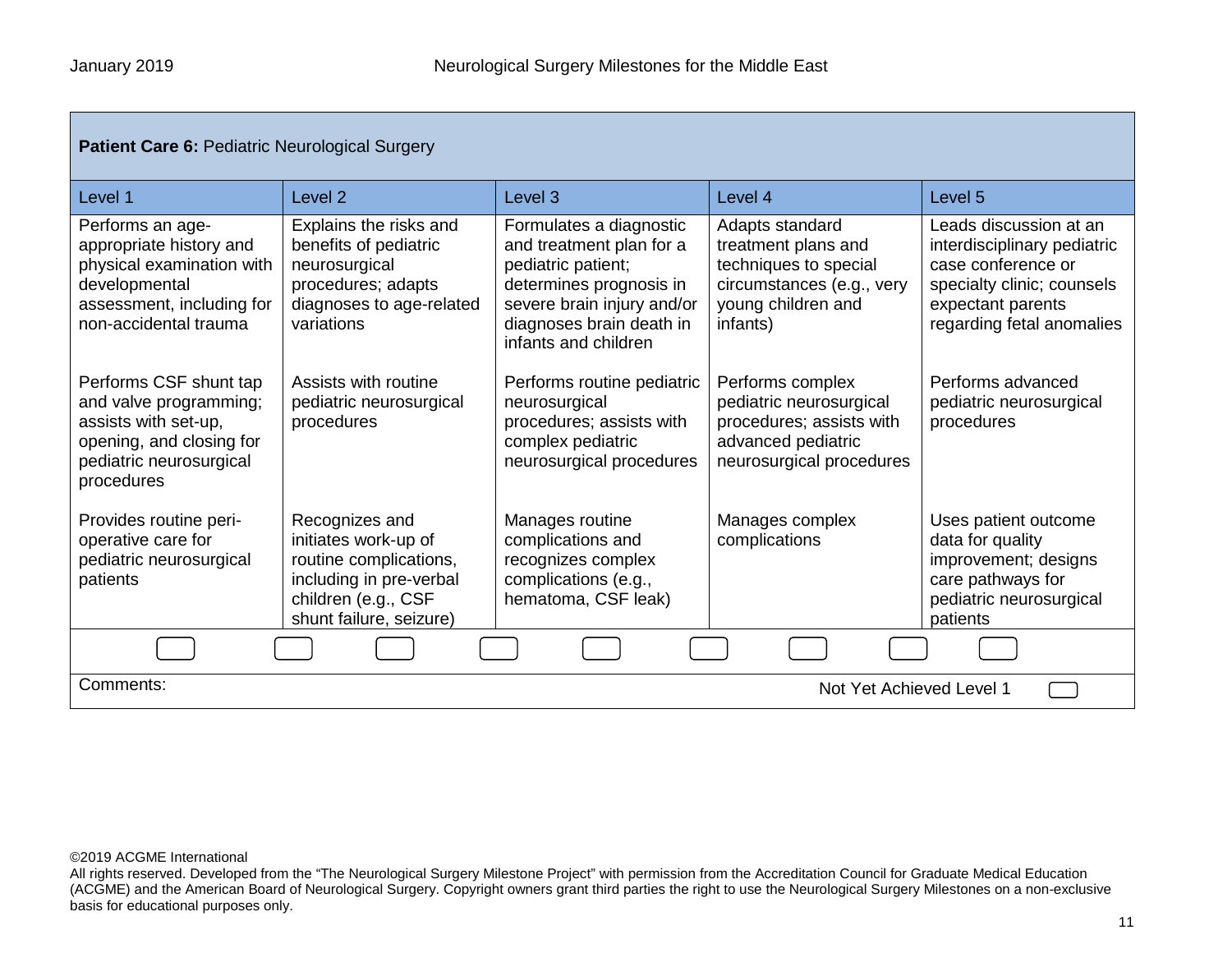| <b>Patient Care 7: Traumatic Brain Injury (TBI)</b>                                                                             |                                                                                                                        |                                                                                                                                                   |                                                                                                                       |                                                                                                               |
|---------------------------------------------------------------------------------------------------------------------------------|------------------------------------------------------------------------------------------------------------------------|---------------------------------------------------------------------------------------------------------------------------------------------------|-----------------------------------------------------------------------------------------------------------------------|---------------------------------------------------------------------------------------------------------------|
| Level 1                                                                                                                         | Level <sub>2</sub>                                                                                                     | Level <sub>3</sub>                                                                                                                                | Level 4                                                                                                               | Level <sub>5</sub>                                                                                            |
| Performs a history and<br>physical examination in<br>patients with severe TBI<br>and assigns a Glasgow<br>Coma Scale score      | Explains risks and<br>benefits of trauma<br>neurosurgical<br>procedures; evaluates<br>patients with multiple<br>trauma | Selects patients for<br>operative intervention;<br>prioritizes the<br>management of injuries in<br>patients with multiple<br>trauma               | Adapts standard<br>treatment plans to special<br>circumstances (e.g.,<br>medical comorbidity,<br>coagulopathy)        | Leads discussion at<br>interdisciplinary trauma<br>unit rounds and/or<br>conference                           |
| Places an intracranial<br>pressure (ICP) monitor;<br>assists with set-up,<br>opening, and closing for<br>neurotrauma procedures | Assists with routine<br>procedures for patients<br>with TBI                                                            | Performs routine<br>procedures for patients<br>with TBI; assists with<br>complex procedures for<br>patients with TBI                              | Performs complex<br>procedures for patients<br>with TBI; assists with<br>advanced procedures for<br>patients with TBI | Performs advanced<br>procedures for patients<br>with TBI                                                      |
| Provides routine peri-<br>operative care for<br>patients with TBI                                                               | Recognizes and<br>initiates work-up of<br>routine complications<br>(e.g., sinus injury, air<br>embolus)                | Manages routine<br>complications and<br>recognizes complex<br>complications (e.g.,<br>cerebral herniation<br>syndrome, persistent<br>CSF fistula) | Manages complex<br>complications                                                                                      | Uses patient outcome<br>data for quality<br>improvement; designs<br>care pathways for<br>neurotrauma patients |
|                                                                                                                                 |                                                                                                                        |                                                                                                                                                   |                                                                                                                       |                                                                                                               |
| Comments:<br>Not Yet Achieved Level 1                                                                                           |                                                                                                                        |                                                                                                                                                   |                                                                                                                       |                                                                                                               |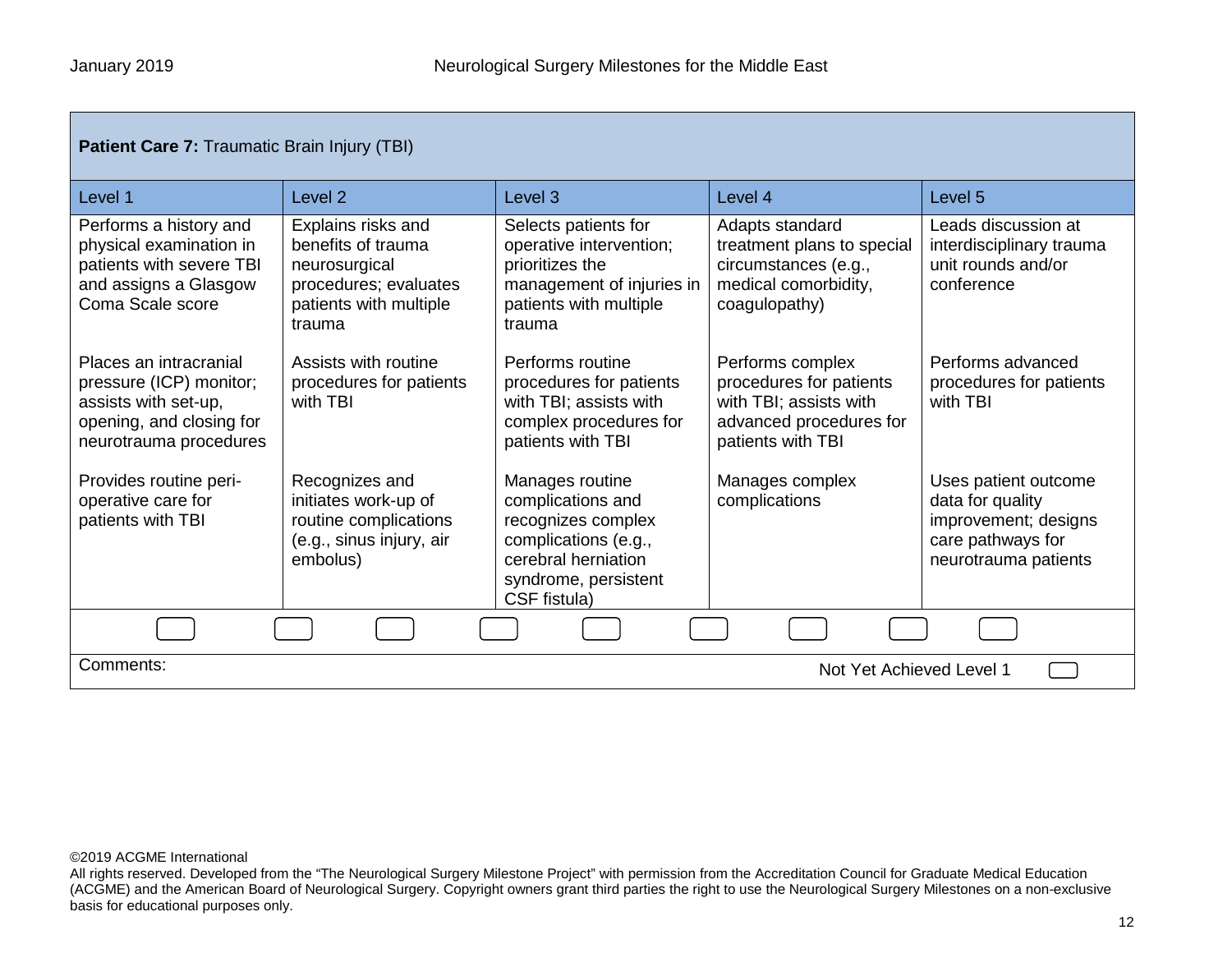| <b>Patient Care 8: Critical Care</b>                                         |                                                                                                                                                                                     |                                                                                                                                                                        |                                                                                                                                                   |                                                                                                                                               |  |
|------------------------------------------------------------------------------|-------------------------------------------------------------------------------------------------------------------------------------------------------------------------------------|------------------------------------------------------------------------------------------------------------------------------------------------------------------------|---------------------------------------------------------------------------------------------------------------------------------------------------|-----------------------------------------------------------------------------------------------------------------------------------------------|--|
| Level 1                                                                      | Level <sub>2</sub>                                                                                                                                                                  | Level <sub>3</sub>                                                                                                                                                     | Level 4                                                                                                                                           | Level <sub>5</sub>                                                                                                                            |  |
| Performs a history and<br>physical examination in<br>critically ill patients | Manages transient<br>intracranial hypertension<br>(e.g., hyperosmolar<br>agents, CSF drainage)                                                                                      | Manages refractory<br>intracranial hypertension<br>(e.g., cerebral perfusion<br>pressure directed<br>therapy, advanced<br>monitoring,<br>decompressive<br>craniectomy) | Diagnoses and initiates<br>management of acute<br>respiratory distress<br>syndrome                                                                | Leads a multidisciplinary<br>neurocritical care team                                                                                          |  |
| Inserts arterial and<br>central venous catheters                             | Assists with routine<br>neurocritical care unit<br>procedures; manages<br>airway and performs<br>endotracheal intubation                                                            | Performs routine and<br>assists with complex<br>neurocritical care unit<br>procedures; manages<br>difficult and emergency<br>airways                                   | Performs complex and<br>assists with advanced<br>neurocritical care unit<br>procedures; manages or<br>initiates management of<br>surgical airways | Performs advanced<br>neurocritical care unit<br>procedures; performs<br>bronchoscopy                                                          |  |
| Manages neurocritical<br>care unit admissions<br>and discharges              | Recognizes and initiates<br>work-up of routine<br>systemic complications<br>(e.g., pneumonia,<br>infection, pulmonary<br>embolus, cardiac<br>dysrhythmia, myocardial<br>infarction) | Manages routine<br>systemic complications<br>and prioritizes<br>simultaneous critical<br>clinical events                                                               | Manages metabolic and<br>nutritional support for<br>critically ill patients                                                                       | Manages complex<br>critically ill patients (e.g.,<br>septic shock, organ<br>failure); designs care<br>pathways for critically ill<br>patients |  |
|                                                                              |                                                                                                                                                                                     |                                                                                                                                                                        |                                                                                                                                                   |                                                                                                                                               |  |
| Comments:                                                                    | Not Yet Achieved Level 1                                                                                                                                                            |                                                                                                                                                                        |                                                                                                                                                   |                                                                                                                                               |  |

All rights reserved. Developed from the "The Neurological Surgery Milestone Project" with permission from the Accreditation Council for Graduate Medical Education (ACGME) and the American Board of Neurological Surgery. Copyright owners grant third parties the right to use the Neurological Surgery Milestones on a non-exclusive basis for educational purposes only.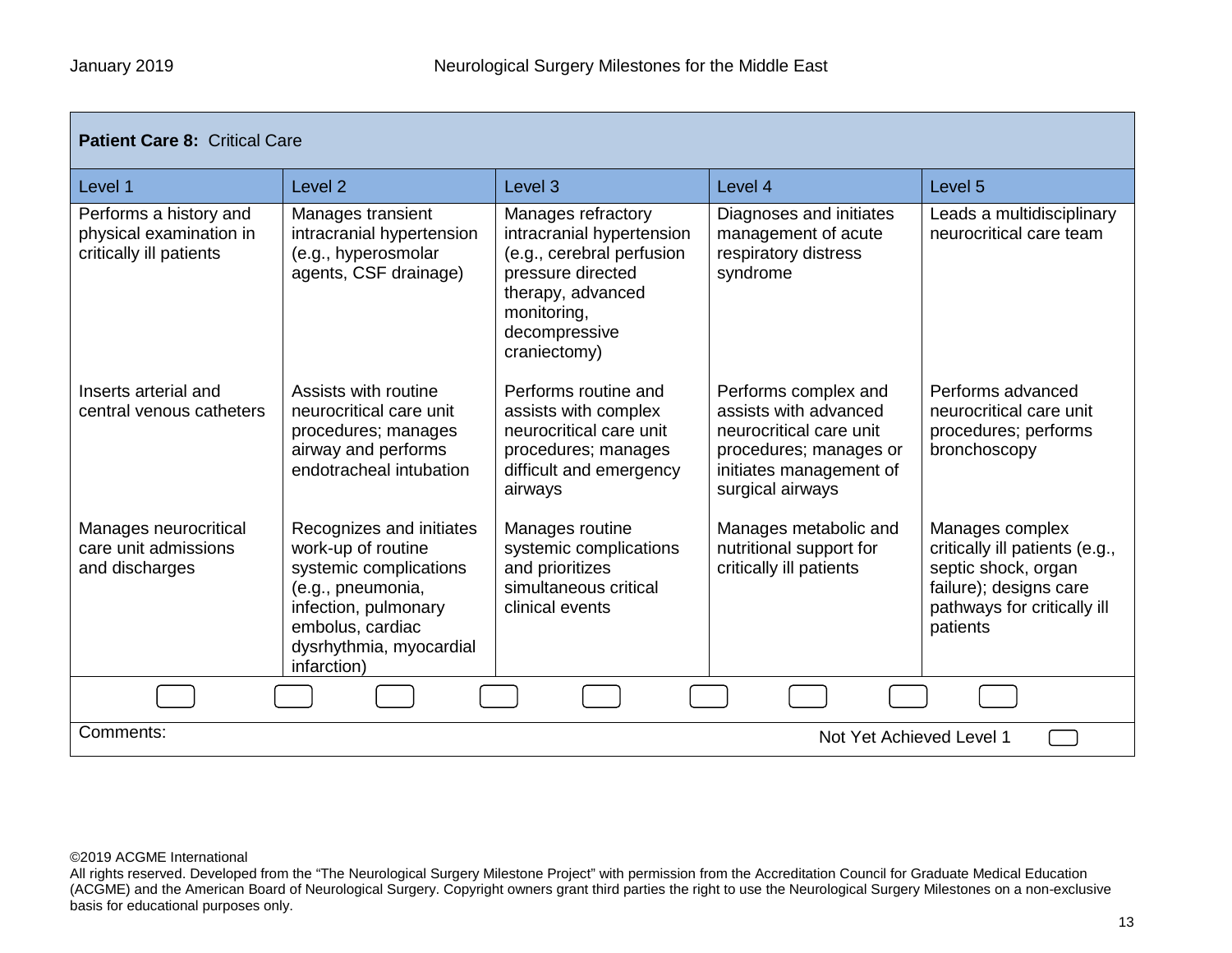| <b>Medical Knowledge 1: Information Gathering and Interpretation</b>                                                                                          |                                                                         |                                                                                                              |                                                                                                                                                                                                                 |                                                                    |
|---------------------------------------------------------------------------------------------------------------------------------------------------------------|-------------------------------------------------------------------------|--------------------------------------------------------------------------------------------------------------|-----------------------------------------------------------------------------------------------------------------------------------------------------------------------------------------------------------------|--------------------------------------------------------------------|
| Level 1                                                                                                                                                       | Level 2                                                                 | Level <sub>3</sub>                                                                                           | Level 4                                                                                                                                                                                                         | Level <sub>5</sub>                                                 |
| Correlates normal<br>neuroanatomy and<br>physiology with function                                                                                             | Correlates pathological<br>neuroanatomy and<br>physiology with function | Identifies anatomical and<br>temporal patterns of<br>disease occurrence                                      | Interprets unusual<br>variations in patterns of<br>disease occurrence                                                                                                                                           | <b>Effectively teaches</b><br>anatomic-pathological<br>correlation |
| Gathers, interprets,<br>and reports basic<br>diagnostic test results<br>(e.g., serology, chest<br>radiograph, brain and<br>spine computed<br>tomography [CT]) | Describes indications for<br>standard diagnostic<br>testing             | Prioritizes, orders, and<br>interprets diagnostic tests<br>appropriate to clinical<br>urgency and complexity | Prioritizes, orders, and<br>interprets complex<br>diagnostic studies (e.g.,<br>single-photon emission<br>computerized<br>tomography [SPECT],<br>cerebral perfusion,<br>magnetic resonance [MR]<br>tractography) | Uses complex diagnostic<br>approaches in novel<br>situations       |
|                                                                                                                                                               |                                                                         |                                                                                                              |                                                                                                                                                                                                                 |                                                                    |
| Comments:                                                                                                                                                     |                                                                         |                                                                                                              | Not Yet Achieved Level 1                                                                                                                                                                                        |                                                                    |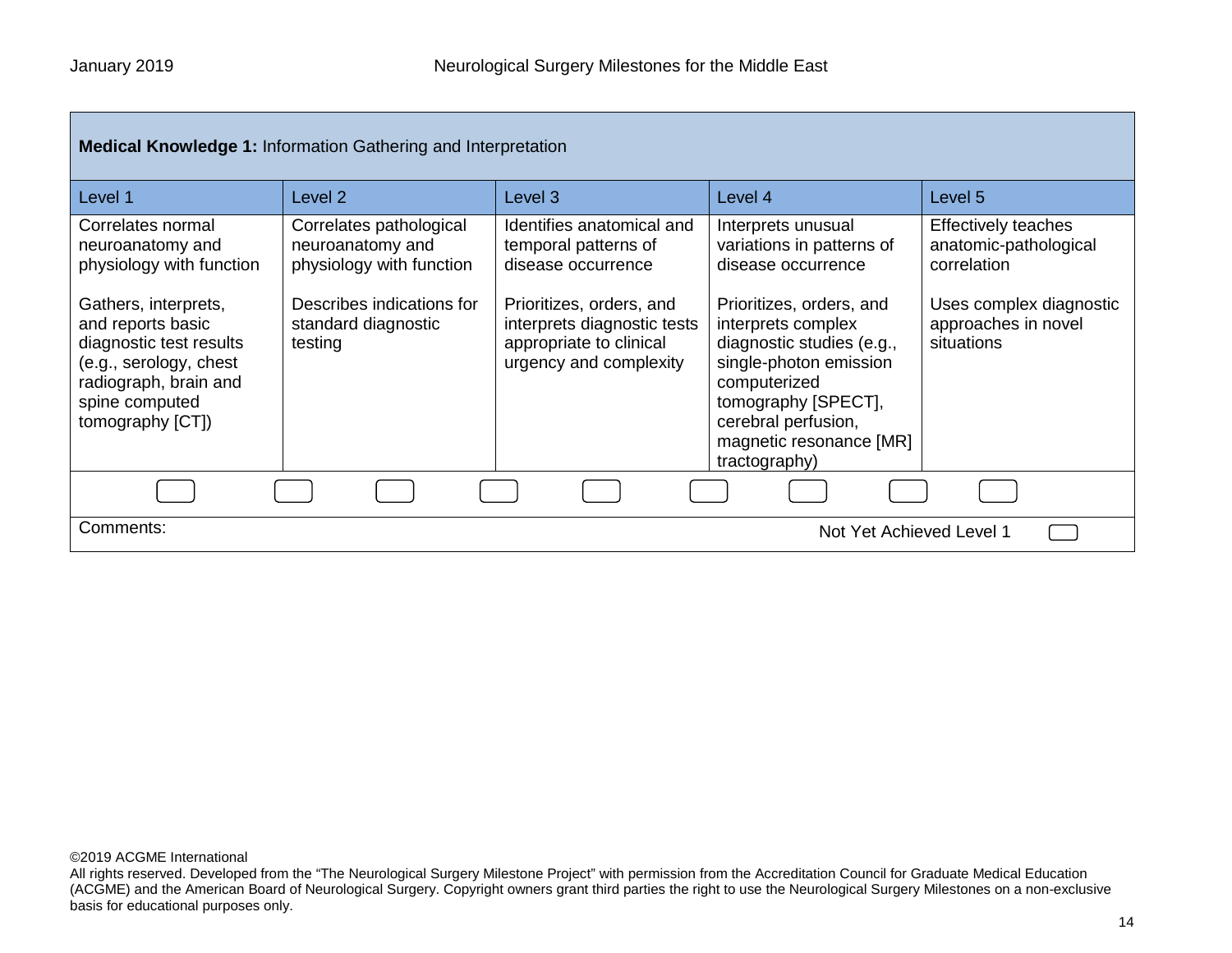| <b>Medical Knowledge 2: Critical Thinking for Diagnosis and Therapy</b> |                                                                                                        |                                                                                             |                                                                               |                                                                |
|-------------------------------------------------------------------------|--------------------------------------------------------------------------------------------------------|---------------------------------------------------------------------------------------------|-------------------------------------------------------------------------------|----------------------------------------------------------------|
| Level 1                                                                 | Level 2                                                                                                | Level 3                                                                                     | Level 4                                                                       | Level 5                                                        |
| Lists a differential<br>diagnosis for common<br>clinical presentations  | Provides a<br>comprehensive<br>differential diagnosis for<br>a wide range of clinical<br>presentations | Provides a focused<br>differential diagnosis<br>based on individual<br>patient presentation | Interprets anomalous<br>presentations and rare<br>disorders                   | Studies and reports<br>challenging diagnostic<br>presentations |
| Lists therapeutic options for<br>common clinical<br>presentations       | Explains advantages<br>and drawbacks of<br>standard therapeutic<br>options                             | Justifies optimal<br>therapeutic option based<br>on individual patient<br>presentation      | Adapts therapeutic<br>choice to anomalous or<br>rare patient<br>presentations | Creates new or modifies<br>existing therapeutic<br>options     |
|                                                                         |                                                                                                        |                                                                                             |                                                                               |                                                                |
| Comments:<br>Not Yet Achieved Level 1                                   |                                                                                                        |                                                                                             |                                                                               |                                                                |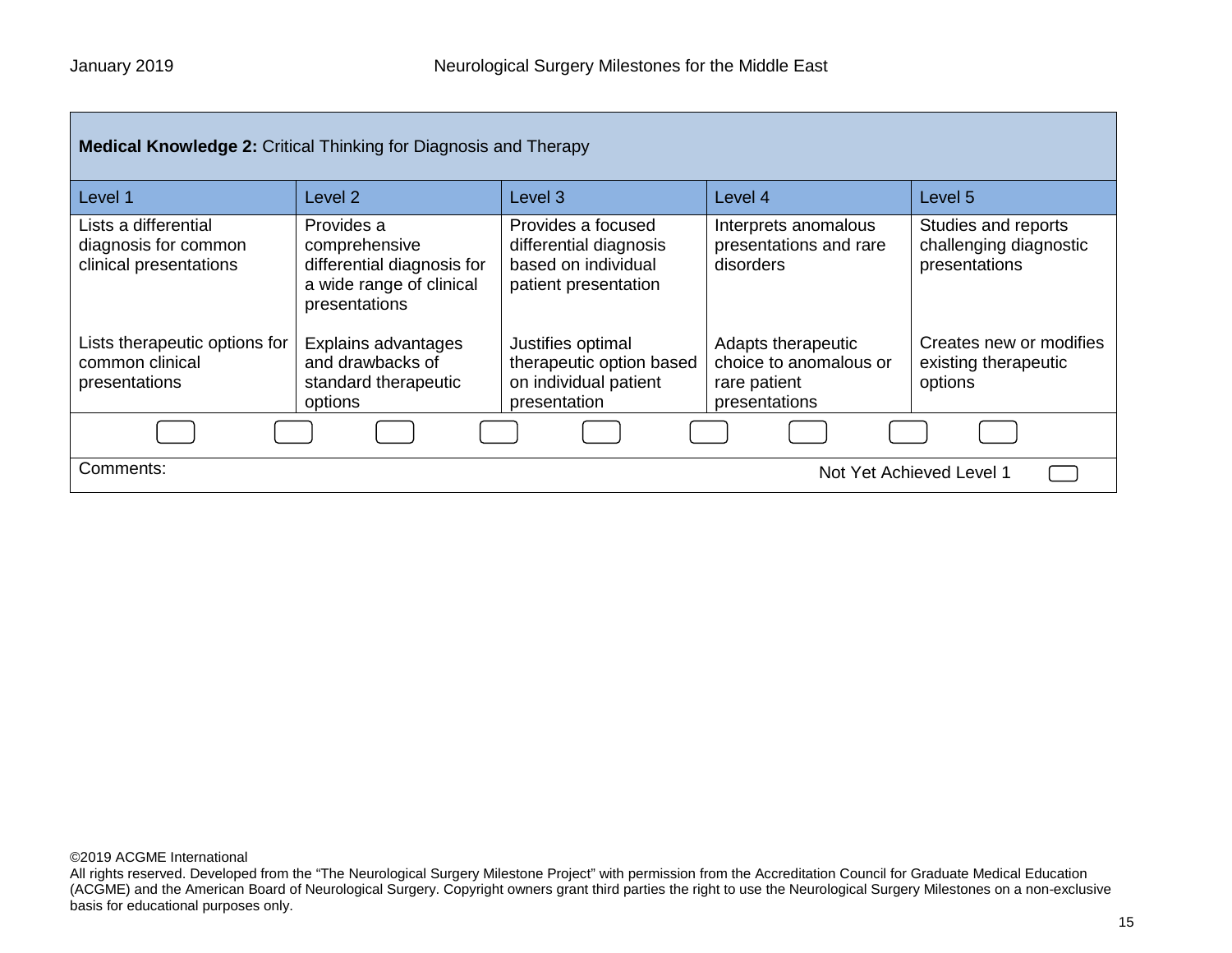| <b>Systems-Based Practice 1: Patient Safety and Quality Improvement</b>                |                                                                                                                                   |                                                                                                             |                                                                                                                         |                                                                                                                       |
|----------------------------------------------------------------------------------------|-----------------------------------------------------------------------------------------------------------------------------------|-------------------------------------------------------------------------------------------------------------|-------------------------------------------------------------------------------------------------------------------------|-----------------------------------------------------------------------------------------------------------------------|
| Level 1                                                                                | Level <sub>2</sub>                                                                                                                | Level 3                                                                                                     | Level 4                                                                                                                 | Level 5                                                                                                               |
| Demonstrates knowledge<br>of common patient safety<br>events                           | Identifies system factors<br>that lead to patient safety<br>events                                                                | Participates in analysis of<br>patient safety events<br>(simulated or actual)                               | Conducts analysis of<br>patient safety events and<br>offers error prevention<br>strategies (simulated or<br>actual)     | Actively engages teams<br>and processes to modify<br>systems to prevent patient<br>safety events                      |
| Demonstrates knowledge<br>of how to report patient<br>safety events                    | Reports patient safety<br>events through institutional<br>reporting systems<br>(simulated or actual)                              | Participates in disclosure<br>of patient safety events to<br>patients and families<br>(simulated or actual) | Discloses patient safety<br>events to patients and<br>families (simulated or<br>actual)                                 | Role models or mentors<br>others in the disclosure of<br>patient safety events                                        |
| Demonstrates knowledge<br>of basic quality<br>improvement<br>methodologies and metrics | Describes local quality<br>improvement initiatives<br>(e.g., community<br>vaccination rate, infection<br>rate, smoking cessation) | Participates in local<br>quality improvement<br>initiatives                                                 | Demonstrates the skills<br>required to identify,<br>develop, implement, and<br>analyze a quality<br>improvement project | Creates, implements, and<br>assesses quality<br>improvement initiatives at<br>the institutional or<br>community level |
|                                                                                        |                                                                                                                                   |                                                                                                             |                                                                                                                         |                                                                                                                       |
| Comments:<br>Not Yet Achieved Level 1                                                  |                                                                                                                                   |                                                                                                             |                                                                                                                         |                                                                                                                       |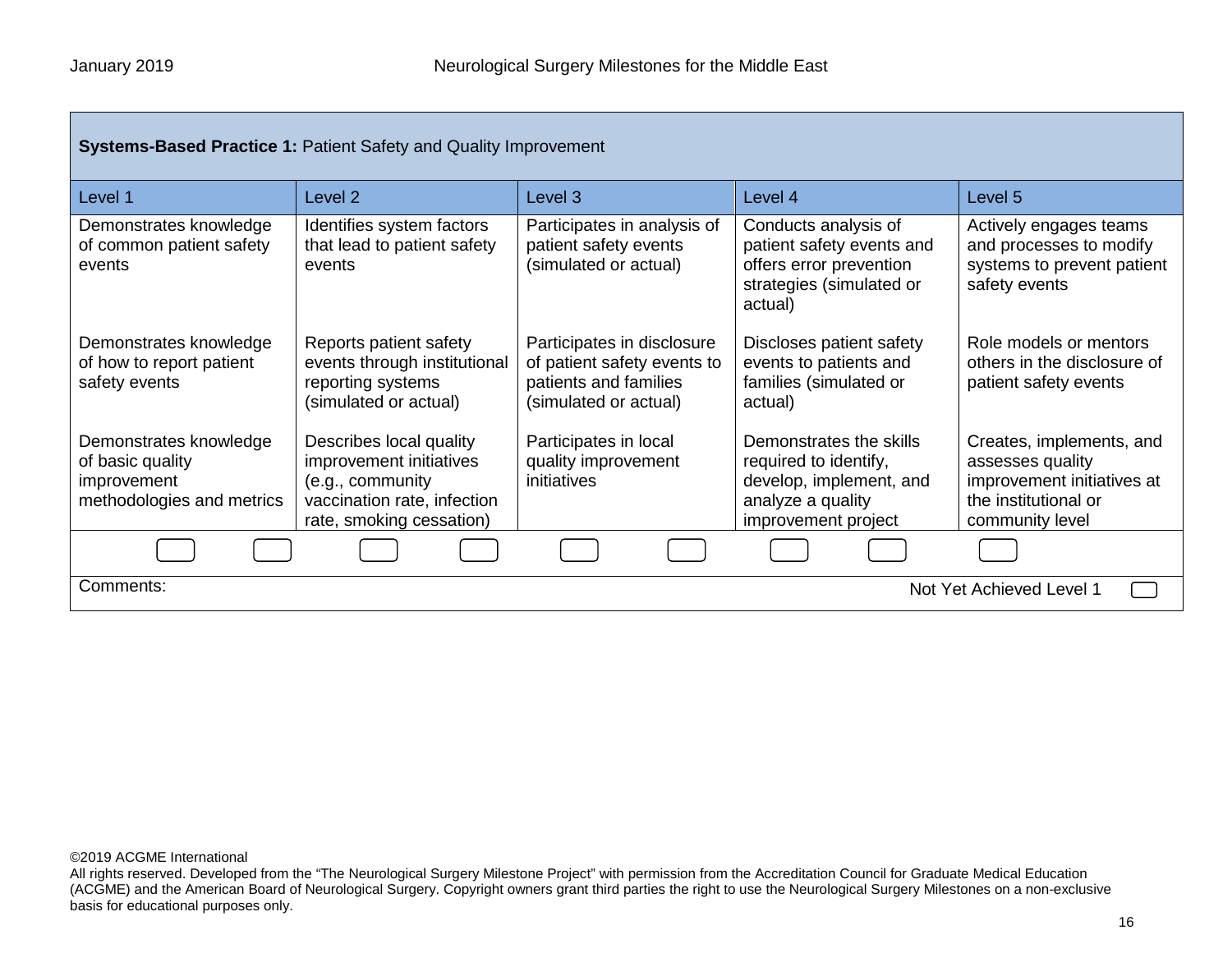г

| <b>Systems-Based Practice 2: System Navigation for Patient-Centered Care</b>              |                                                                                                                                    |                                                                                                                                         |                                                                                                                                                                                   |                                                                                                                                    |
|-------------------------------------------------------------------------------------------|------------------------------------------------------------------------------------------------------------------------------------|-----------------------------------------------------------------------------------------------------------------------------------------|-----------------------------------------------------------------------------------------------------------------------------------------------------------------------------------|------------------------------------------------------------------------------------------------------------------------------------|
| Level 1                                                                                   | Level <sub>2</sub>                                                                                                                 | Level <sub>3</sub>                                                                                                                      | Level 4                                                                                                                                                                           | Level 5                                                                                                                            |
| Demonstrates knowledge<br>of care coordination                                            | Coordinates care of<br>patients in routine clinical<br>situations effectively<br>using the roles of the<br>interprofessional teams | Coordinates care of<br>patients in complex<br>clinical situations<br>effectively using the roles<br>of their interprofessional<br>teams | Role models effective<br>coordination of patient-<br>centered care among<br>different disciplines and<br>specialties                                                              | Analyzes the process of<br>care coordination and<br>leads in the design and<br>implementation of<br>improvements                   |
| Identifies key elements<br>for safe and effective<br>transitions of care and<br>hand-offs | Performs safe and<br>effective transitions of<br>care/hand-offs in routine<br>clinical situations                                  | Performs safe and<br>effective transitions of<br>care/hand-offs in complex<br>clinical situations                                       | Role models and<br>advocates for safe and<br>effective transitions of<br>care/hand-offs within and<br>across health care<br>delivery systems,<br>including outpatient<br>settings | Improves quality of<br>transitions of care within<br>and across health care<br>delivery systems to<br>optimize patient<br>outcomes |
| Demonstrates knowledge<br>of population and                                               | Identifies specific<br>population and                                                                                              | Uses local resources                                                                                                                    |                                                                                                                                                                                   | Leads innovations and                                                                                                              |
| community health needs<br>and disparities                                                 | community health needs<br>and inequities for their<br>local population                                                             | effectively to meet the<br>needs of a patient<br>population and<br>community                                                            | Participates in changing<br>and adapting practice to<br>provide for the needs of<br>specific populations                                                                          | advocates for populations<br>and communities with<br>health care inequities                                                        |
|                                                                                           |                                                                                                                                    |                                                                                                                                         |                                                                                                                                                                                   |                                                                                                                                    |
| Comments:<br>Not Yet Achieved Level 1                                                     |                                                                                                                                    |                                                                                                                                         |                                                                                                                                                                                   |                                                                                                                                    |

©2019 ACGME International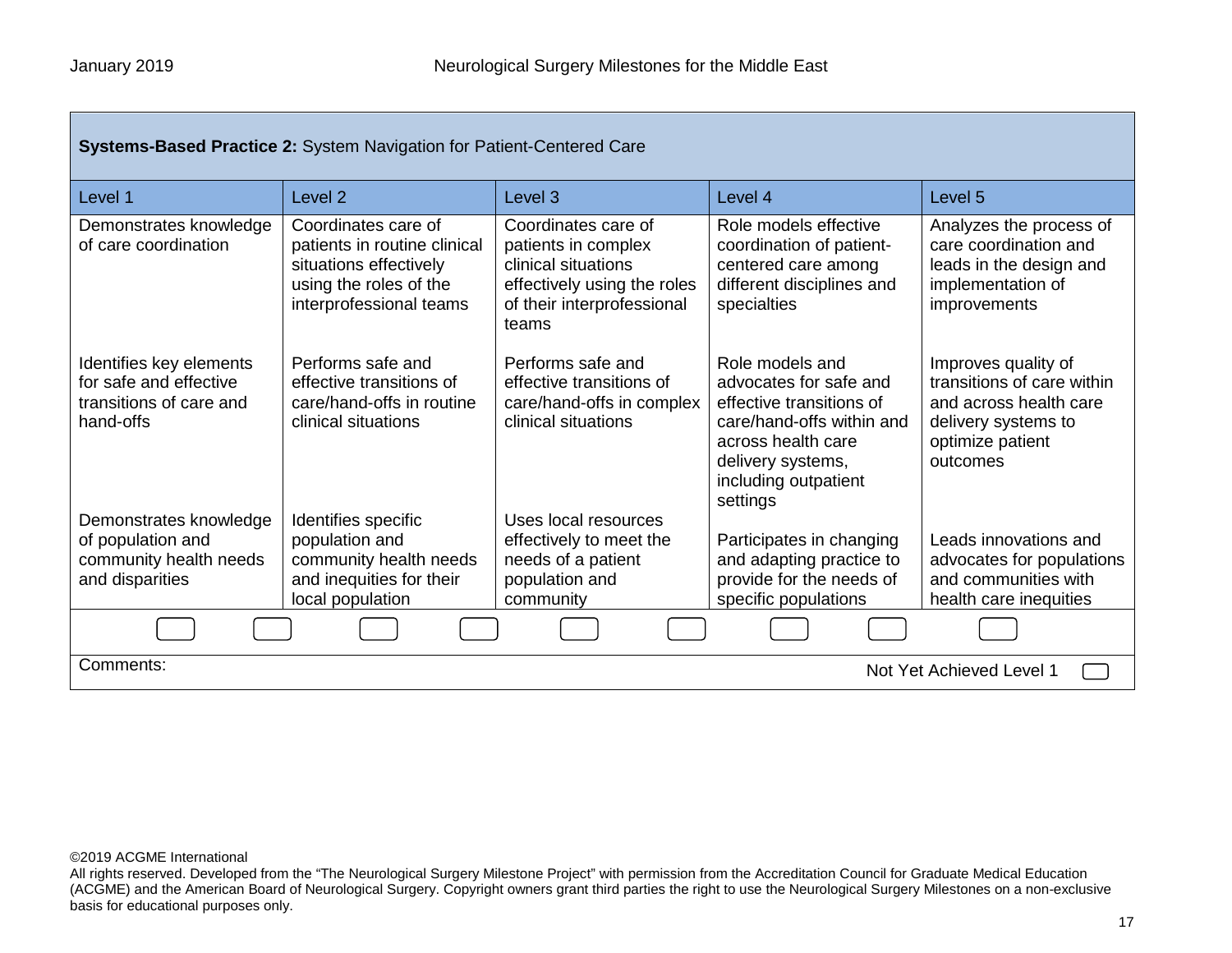Г

| <b>Systems-Based Practice 3: Physician Role in Health Care Systems</b>                                                                         |                                                                                                                                     |                                                                                                                                                                         |                                                                                                                                                                      |                                                                                                                        |
|------------------------------------------------------------------------------------------------------------------------------------------------|-------------------------------------------------------------------------------------------------------------------------------------|-------------------------------------------------------------------------------------------------------------------------------------------------------------------------|----------------------------------------------------------------------------------------------------------------------------------------------------------------------|------------------------------------------------------------------------------------------------------------------------|
| Level 1                                                                                                                                        | Level <sub>2</sub>                                                                                                                  | Level 3                                                                                                                                                                 | Level 4                                                                                                                                                              | Level 5                                                                                                                |
| Identifies components of<br>the complex health care<br>system                                                                                  | Describes the physician's<br>role and how the<br>interrelated components<br>of complex health care<br>system impact patient<br>care | Analyzes how personal<br>practice affects the<br>system (e.g., length of<br>stay, readmission rates,<br>clinical efficiency)                                            | Manages the interrelated<br>components of the<br>complex health care<br>systems for efficient and<br>effective patient care                                          | Advocates for or leads<br>change to enhance<br>systems for high-value,<br>efficient, and effective<br>patient care     |
| Describes basic health<br>payment systems,<br>including government,<br>private, public, and<br>uninsured care and<br>different practice models | Delivers care informed by<br>patient specific payment<br>model                                                                      | Uses shared decision<br>making in patient care,<br>taking into consideration<br>payment models                                                                          | Advocates for patient<br>care understanding the<br>limitations of each<br>patient's payment model<br>(e.g., community<br>resources, patient<br>assistance resources) | Participates in advocacy<br>activities for health policy<br>to better align payment<br>systems with high-value<br>care |
|                                                                                                                                                |                                                                                                                                     | Identifies resources and<br>effectively plans for<br>transition to practice<br>(e.g., information<br>technology, legal, billing<br>and coding, financial,<br>personnel) | Describes basic elements<br>needed to transition to<br>practice (e.g., contract<br>negotiations, malpractice<br>insurance, government<br>regulation, compliance)     |                                                                                                                        |
|                                                                                                                                                |                                                                                                                                     |                                                                                                                                                                         |                                                                                                                                                                      |                                                                                                                        |
| Comments:<br>Not Yet Achieved Level 1                                                                                                          |                                                                                                                                     |                                                                                                                                                                         |                                                                                                                                                                      |                                                                                                                        |

#### ©2019 ACGME International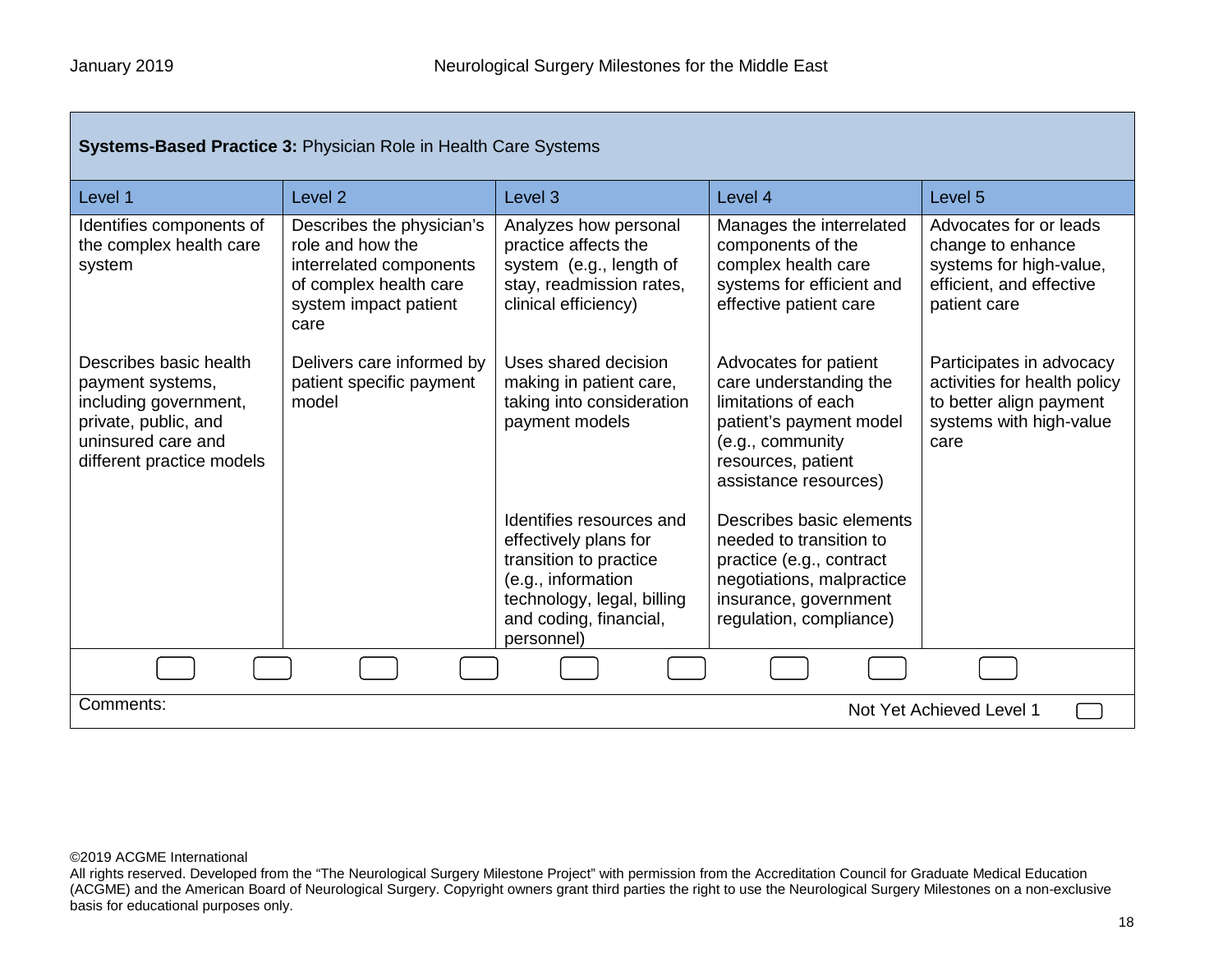| Practice-Based Learning and Improvement 1: Evidence-Based and Informed Practice                                                                                |                                                                                                                             |                                                                                                                                     |                                                                                                                                                                     |                                                                                                                                                       |
|----------------------------------------------------------------------------------------------------------------------------------------------------------------|-----------------------------------------------------------------------------------------------------------------------------|-------------------------------------------------------------------------------------------------------------------------------------|---------------------------------------------------------------------------------------------------------------------------------------------------------------------|-------------------------------------------------------------------------------------------------------------------------------------------------------|
| Level 1                                                                                                                                                        | Level <sub>2</sub>                                                                                                          | Level <sub>3</sub>                                                                                                                  | Level 4                                                                                                                                                             | Level 5                                                                                                                                               |
| Demonstrates how to<br>access and use available<br>evidence, and<br>incorporate patient<br>preferences and values in<br>order to care for a routine<br>patient | Articulates clinical<br>questions and elicits<br>patient preferences and<br>values in order to guide<br>evidence-based care | Locates and applies<br>the best available<br>evidence, integrated<br>with patient<br>preference, to the care<br>of complex patients | Critically appraises and<br>applies evidence even in<br>the face of uncertainty<br>and conflicting evidence<br>to guide care, tailored to<br>the individual patient | Coaches others to<br>critically appraise and<br>apply evidence for<br>complex patients, and/or<br>participates in the<br>development of<br>guidelines |
|                                                                                                                                                                |                                                                                                                             |                                                                                                                                     |                                                                                                                                                                     |                                                                                                                                                       |
| Comments:                                                                                                                                                      |                                                                                                                             |                                                                                                                                     |                                                                                                                                                                     | Not Yet Achieved Level 1                                                                                                                              |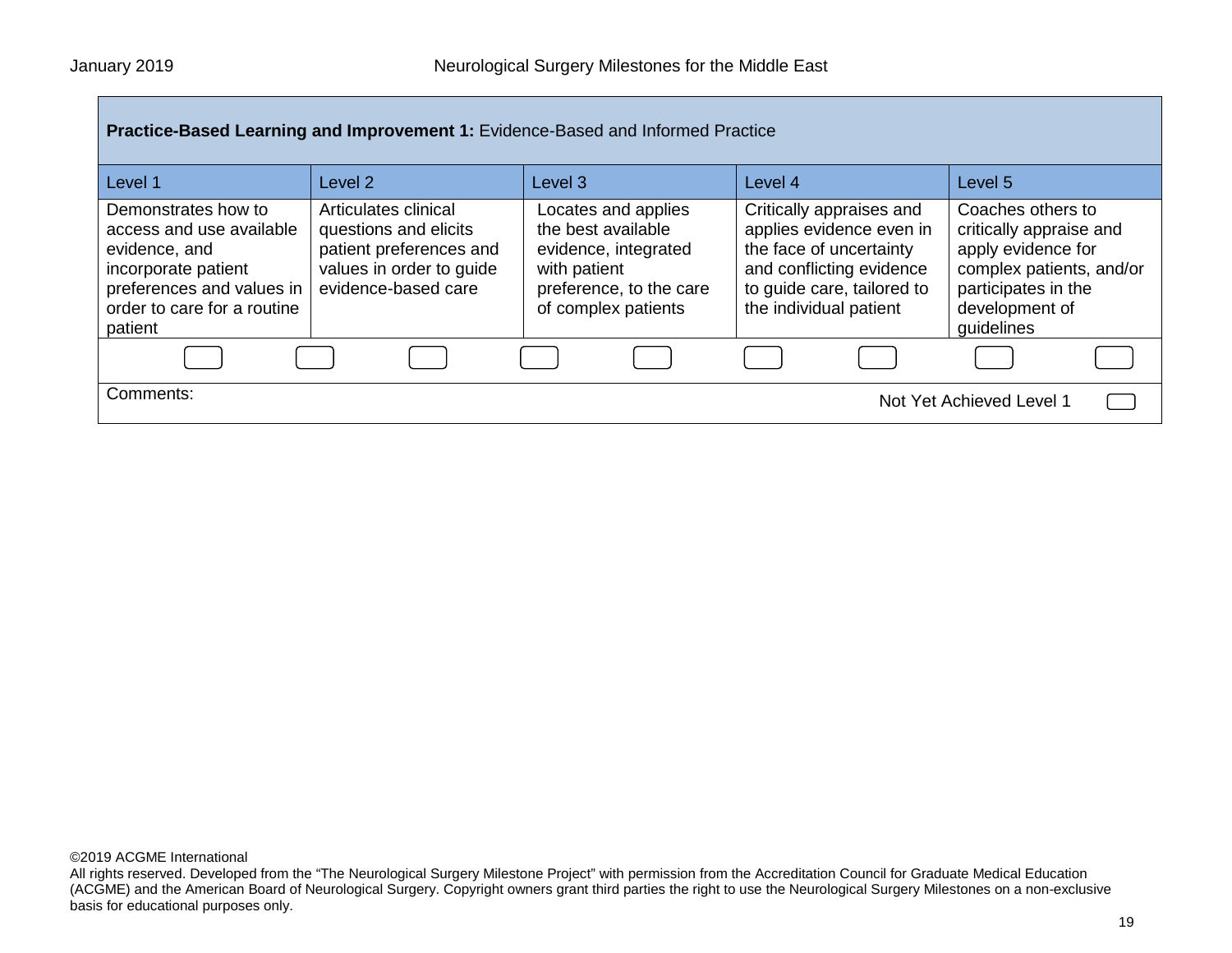| <b>Practice-Based Learning and Improvement 2: Reflective Practice and Commitment to Personal Growth</b> |  |  |
|---------------------------------------------------------------------------------------------------------|--|--|
|                                                                                                         |  |  |

| Level 1                                                                                               | Level 2                                                                                                                | Level <sub>3</sub>                                                                                                                         | Level 4                                                                                                                              | Level 5                                                                                    |  |
|-------------------------------------------------------------------------------------------------------|------------------------------------------------------------------------------------------------------------------------|--------------------------------------------------------------------------------------------------------------------------------------------|--------------------------------------------------------------------------------------------------------------------------------------|--------------------------------------------------------------------------------------------|--|
| Accepts responsibility for<br>personal and professional<br>development by<br>establishing goals       | Demonstrates openness<br>to performance data<br>(feedback and other<br>input) in order to inform<br>goals              | Seeks performance data<br>episodically, with<br>adaptability and humility                                                                  | Intentionally seeks<br>performance data<br>consistently, with<br>adaptability and humility                                           | Role models consistently<br>seeking performance<br>data, with adaptability<br>and humility |  |
| Identifies the factors that<br>contribute to gap(s)<br>between expectations<br>and actual performance | Analyzes and reflects on<br>the factors that contribute<br>to gap(s) between<br>expectations and actual<br>performance | Analyzes, reflects on, and<br>institutes behavioral<br>change(s) to narrow the<br>gap(s) between<br>expectations and actual<br>performance | Challenges assumptions<br>and considers<br>alternatives in narrowing<br>the gap(s) between<br>expectations and actual<br>performance | Coaches others on<br>reflective practice                                                   |  |
| <b>Actively seeks</b><br>opportunities to improve                                                     | Designs and implements<br>a learning plan, with<br>prompting                                                           | Independently creates<br>and implements a<br>learning plan                                                                                 | Uses performance data<br>to measure the<br>effectiveness of the<br>learning plan and, when<br>necessary, improves it                 | Facilitates the design and<br>implementation of<br>learning plans for others               |  |
|                                                                                                       |                                                                                                                        |                                                                                                                                            |                                                                                                                                      |                                                                                            |  |
| Comments:                                                                                             | Not Yet Achieved Level 1                                                                                               |                                                                                                                                            |                                                                                                                                      |                                                                                            |  |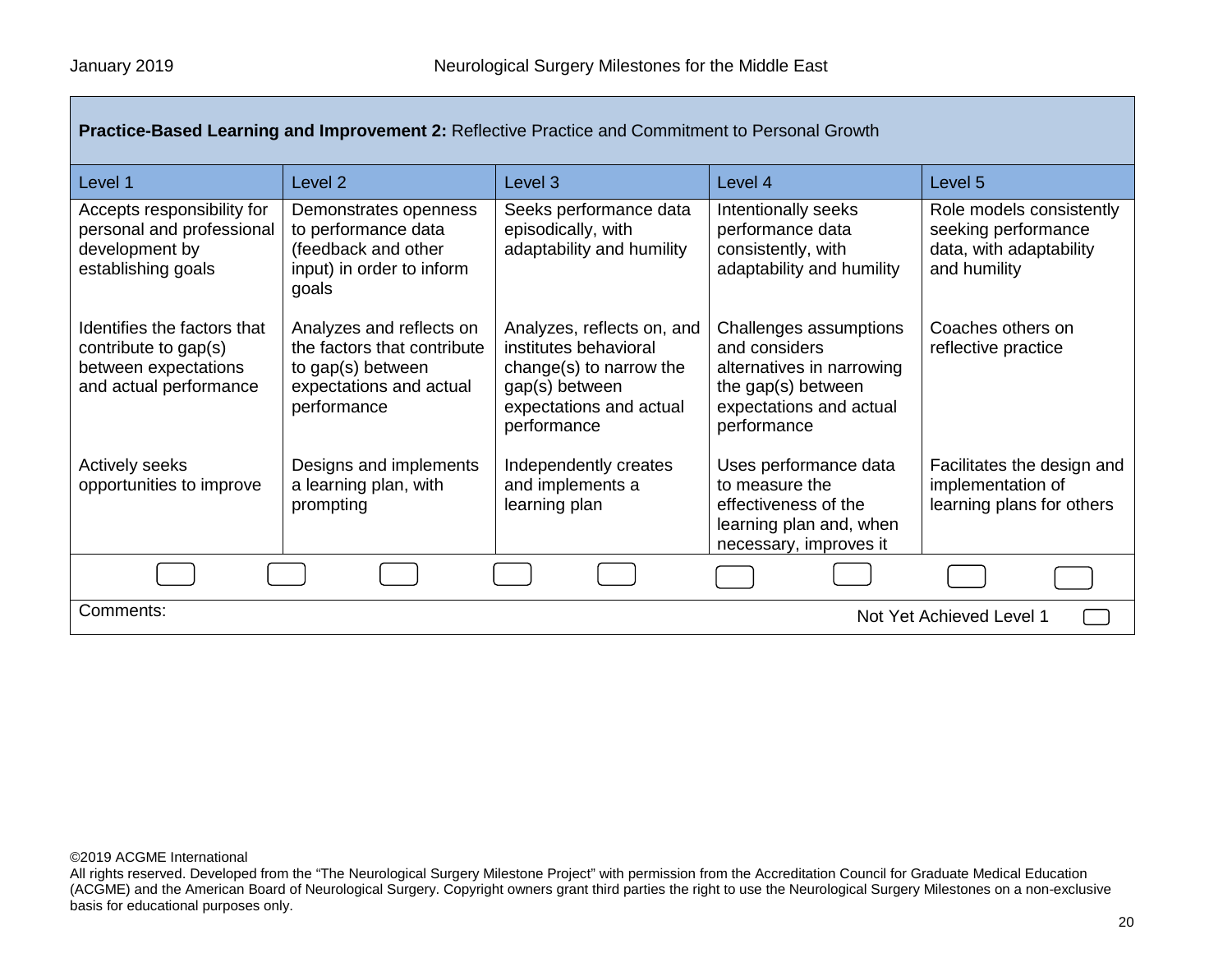| <b>Professionalism 1: Professional Behavior and Ethical Principles</b>                                                                                                                                                                             |                                                                             |                                                                                            |                                                                                                                                                                                                             |                                                                                                                                           |
|----------------------------------------------------------------------------------------------------------------------------------------------------------------------------------------------------------------------------------------------------|-----------------------------------------------------------------------------|--------------------------------------------------------------------------------------------|-------------------------------------------------------------------------------------------------------------------------------------------------------------------------------------------------------------|-------------------------------------------------------------------------------------------------------------------------------------------|
| Level 1                                                                                                                                                                                                                                            | Level <sub>2</sub>                                                          | Level 3                                                                                    | Level 4                                                                                                                                                                                                     | Level <sub>5</sub>                                                                                                                        |
| Identifies and describes<br>potential triggers for<br>professionalism lapses                                                                                                                                                                       | Demonstrates insight into<br>professional behavior in<br>routine situations | Demonstrates<br>professional behavior in<br>complex or stressful<br>situations             | Recognizes situations<br>that may trigger<br>professionalism lapses<br>and intervenes to prevent<br>lapses in self and others                                                                               | Coaches others when<br>their behavior fails to<br>meet professional<br>expectations                                                       |
| Describes when and<br>how to appropriately<br>report professionalism<br>lapses, including<br>strategies for<br>addressing common<br>barriers                                                                                                       | Takes responsibility for<br>own professionalism<br>lapses                   | Analyzes complex<br>situations using ethical<br>principles                                 | Recognizes and uses<br>appropriate resources for<br>managing and resolving<br>ethical dilemmas as<br>needed (e.g., ethics<br>consultations, literature<br>review, risk<br>management/legal<br>consultation) | Identifies and seeks to<br>address system-level<br>factors that induce or<br>exacerbate ethical<br>problems or impede their<br>resolution |
| Demonstrates<br>knowledge of the<br>ethical principles<br>underlying informed<br>consent, surrogate<br>decision making,<br>advance directives.<br>confidentiality, error<br>disclosure, stewardship<br>of limited resources.<br>and related topics | Analyzes straightforward<br>situations using ethical<br>principles          | Recognizes need to seek<br>help in managing and<br>resolving complex ethical<br>situations |                                                                                                                                                                                                             |                                                                                                                                           |
|                                                                                                                                                                                                                                                    |                                                                             |                                                                                            |                                                                                                                                                                                                             |                                                                                                                                           |
| Comments:<br>Not Yet Achieved Level 1                                                                                                                                                                                                              |                                                                             |                                                                                            |                                                                                                                                                                                                             |                                                                                                                                           |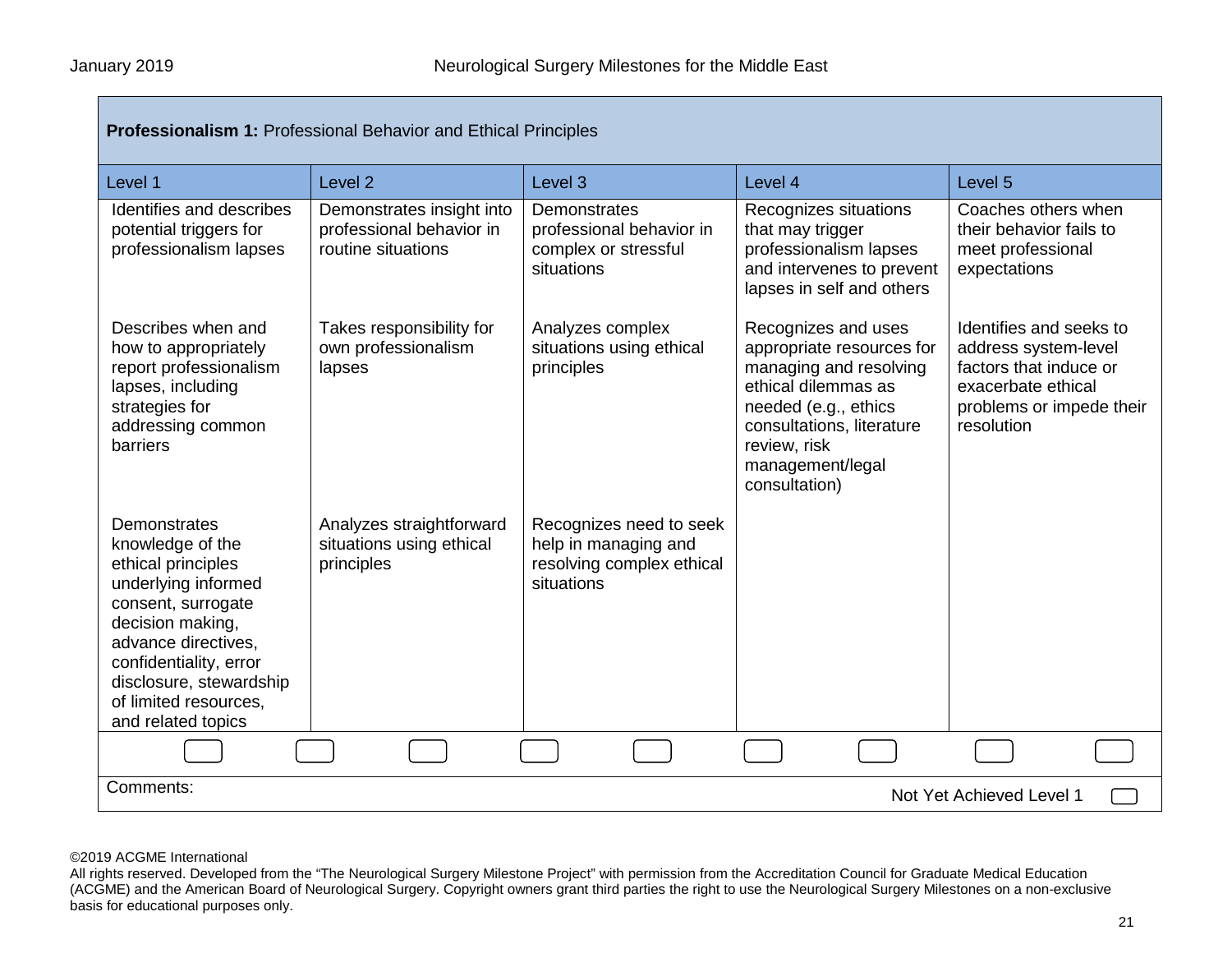| <b>Professionalism 2: Accountability/Conscientiousness</b>                                                                                                                                                                                                                                                        |                                                                                                                                                                                                                      |                                                                                                                                                                                                                                   |                                                                                                                                |                                       |
|-------------------------------------------------------------------------------------------------------------------------------------------------------------------------------------------------------------------------------------------------------------------------------------------------------------------|----------------------------------------------------------------------------------------------------------------------------------------------------------------------------------------------------------------------|-----------------------------------------------------------------------------------------------------------------------------------------------------------------------------------------------------------------------------------|--------------------------------------------------------------------------------------------------------------------------------|---------------------------------------|
| Level 1                                                                                                                                                                                                                                                                                                           | Level 2                                                                                                                                                                                                              | Level 3                                                                                                                                                                                                                           | Level 4                                                                                                                        | Level 5                               |
| Takes responsibility for<br>failure to complete tasks<br>and responsibilities,<br>identifies potential<br>contributing factors, and<br>describes strategies for<br>ensuring timely task<br>completion in the future<br>Responds promptly to<br>requests or reminders to<br>complete tasks and<br>responsibilities | Performs tasks and<br>responsibilities in a<br>timely manner with<br>appropriate attention<br>to detail in routine<br>situations<br>Recognizes situations<br>that may impact own<br>ability to complete<br>tasks and | Performs tasks and<br>responsibilities in a<br>timely manner with<br>appropriate attention<br>to detail in complex or<br>stressful situations<br>Proactively<br>implements strategies<br>to ensure that the<br>needs of patients, | Recognizes situations<br>that may impact<br>others' ability to<br>complete tasks and<br>responsibilities in a<br>timely manner | Takes ownership of<br>system outcomes |
|                                                                                                                                                                                                                                                                                                                   | responsibilities in a<br>timely manner                                                                                                                                                                               | teams, and systems<br>are met                                                                                                                                                                                                     |                                                                                                                                |                                       |
|                                                                                                                                                                                                                                                                                                                   |                                                                                                                                                                                                                      |                                                                                                                                                                                                                                   |                                                                                                                                |                                       |
| Comments:<br>Not Yet Achieved Level 1                                                                                                                                                                                                                                                                             |                                                                                                                                                                                                                      |                                                                                                                                                                                                                                   |                                                                                                                                |                                       |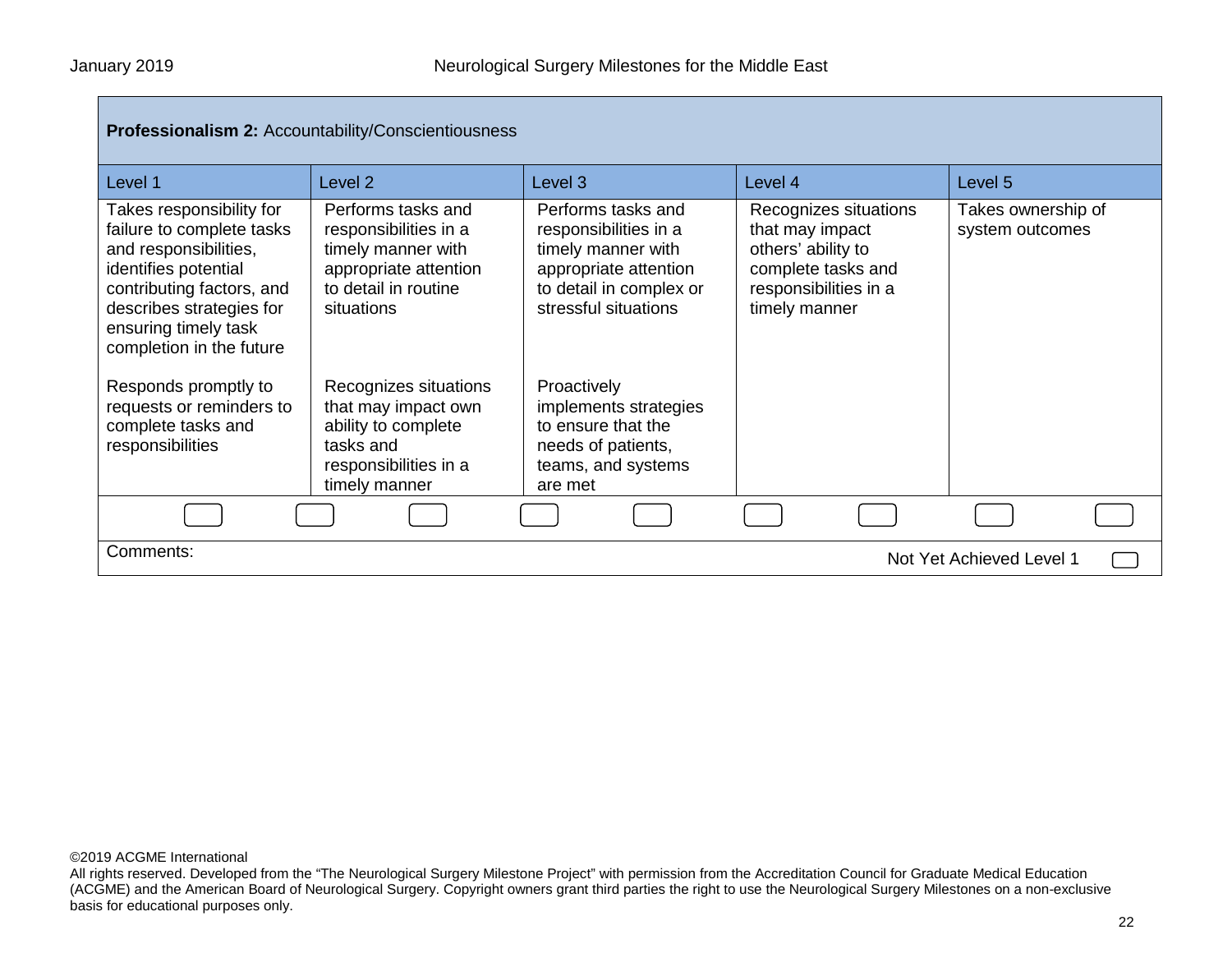| Professionalism 3: Self-Awareness and Help-Seeking                                  |                                                                                                  |                                                                                                                        |                                                                                                                  |                                                                                                                                 |  |
|-------------------------------------------------------------------------------------|--------------------------------------------------------------------------------------------------|------------------------------------------------------------------------------------------------------------------------|------------------------------------------------------------------------------------------------------------------|---------------------------------------------------------------------------------------------------------------------------------|--|
| Level 1                                                                             | Level <sub>2</sub>                                                                               | Level 3                                                                                                                | Level 4                                                                                                          | Level 5                                                                                                                         |  |
| Recognizes status of<br>personal and<br>professional well-being,<br>with assistance | Independently<br>recognizes status of<br>personal and<br>professional well-being                 | With assistance,<br>proposes a plan to<br>optimize personal and<br>professional well-being                             | Independently develops a<br>plan to optimize personal<br>and professional well-<br>being                         | Coaches others when<br>emotional responses or<br>limitations in<br>knowledge/skills do not<br>meet professional<br>expectations |  |
| Recognizes limits in the<br>knowledge/skills of self<br>or team, with<br>assistance | Independently<br>recognizes limits in the<br>knowledge/skills of self<br>or team<br>Demonstrates | With assistance,<br>proposes a plan to<br>remediate or improve<br>limits in the<br>knowledge/skills of self<br>or team | Independently develops a<br>plan to remediate or<br>improve limits in the<br>knowledge/skills of self or<br>team |                                                                                                                                 |  |
|                                                                                     | appropriate help-<br>seeking behaviors                                                           |                                                                                                                        |                                                                                                                  |                                                                                                                                 |  |
|                                                                                     |                                                                                                  |                                                                                                                        |                                                                                                                  |                                                                                                                                 |  |
| Comments:                                                                           |                                                                                                  |                                                                                                                        |                                                                                                                  | Not Yet Achieved Level 1                                                                                                        |  |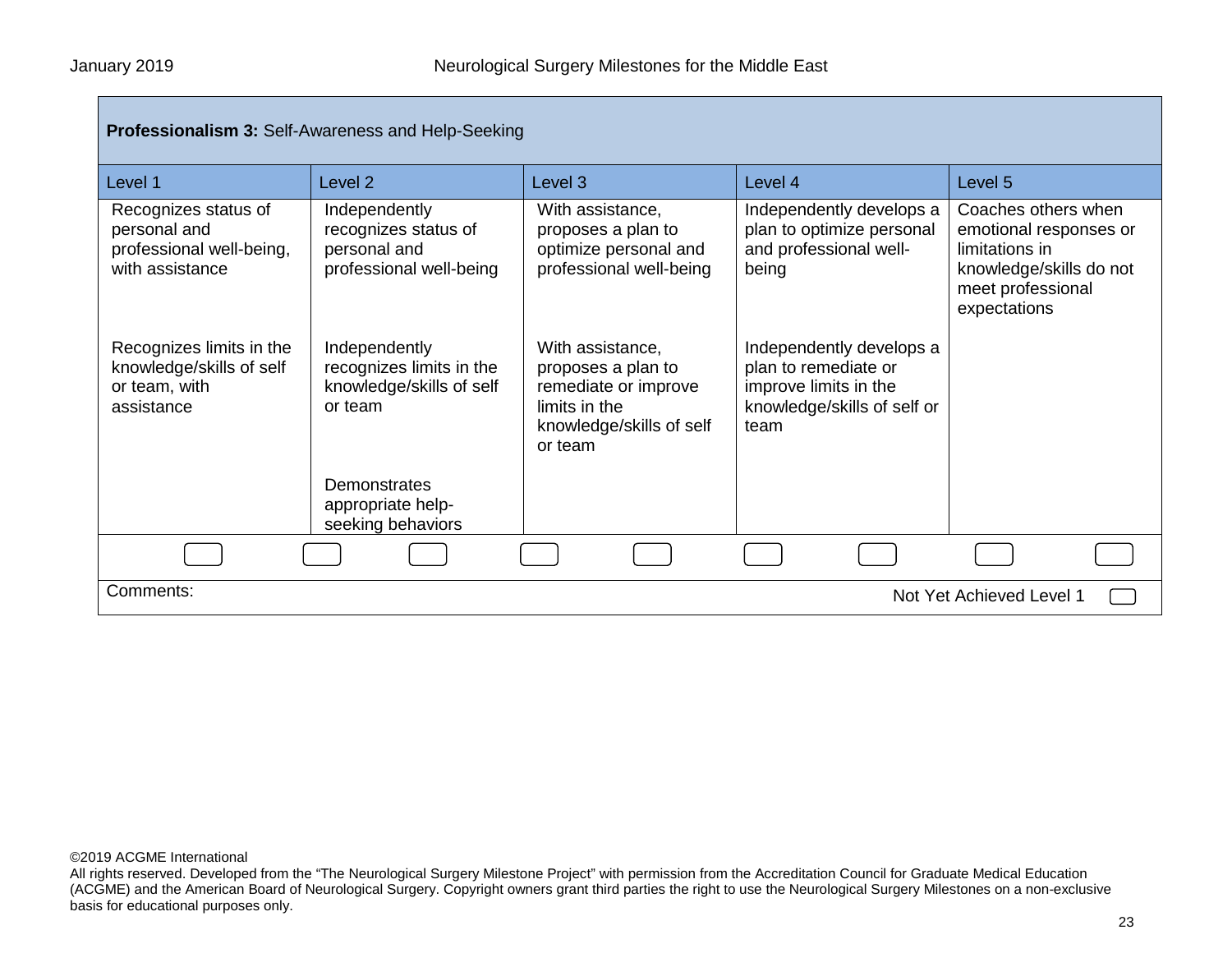| <b>Interpersonal and Communication Skills 1: Patient- and Family-Centered Communication</b>                                                                                                      |                                                                                                                                                                                                                         |                                                                                                                                                                                                      |                                                                                                                                                                               |                                                                                                                                                |
|--------------------------------------------------------------------------------------------------------------------------------------------------------------------------------------------------|-------------------------------------------------------------------------------------------------------------------------------------------------------------------------------------------------------------------------|------------------------------------------------------------------------------------------------------------------------------------------------------------------------------------------------------|-------------------------------------------------------------------------------------------------------------------------------------------------------------------------------|------------------------------------------------------------------------------------------------------------------------------------------------|
| Level 1                                                                                                                                                                                          | Level <sub>2</sub>                                                                                                                                                                                                      | Level <sub>3</sub>                                                                                                                                                                                   | Level 4                                                                                                                                                                       | Level <sub>5</sub>                                                                                                                             |
| Uses language and non-<br>verbal behavior to<br>demonstrate respect and<br>establish rapport                                                                                                     | Establishes a therapeutic<br>relationship in<br>straightforward<br>encounters using active<br>listening and clear<br>language                                                                                           | Establishes a therapeutic<br>relationship in<br>challenging patient<br>encounters                                                                                                                    | Easily establishes<br>therapeutic relationships,<br>with attention to<br>patient/family concerns<br>and context, regardless<br>of complexity                                  | Mentors others in<br>situational awareness<br>and critical self-reflection<br>to consistently develop<br>positive therapeutic<br>relationships |
| Identifies common<br>barriers to effective<br>communication (e.g.,<br>language, disability) while<br>accurately<br>communicating own role<br>within the health care<br>system                    | Identifies complex<br>barriers to effective<br>communication (e.g.,<br>health literacy, cultural)                                                                                                                       | When prompted, reflects<br>on personal biases while<br>attempting to minimize<br>communication barriers                                                                                              | Independently recognizes<br>personal biases while<br>attempting to proactively<br>minimize communication<br>barriers                                                          | Role models self-<br>awareness practice while<br>identifying teaching a<br>contextual approach to<br>minimize communication<br>barriers        |
| Identifies the need to<br>adjust communication<br>strategies based on<br>assessment of<br>patient/family<br>expectations and<br>understanding of their<br>health status and<br>treatment options | Organizes and initiates<br>communication with<br>patients/families by<br>introducing stakeholders,<br>setting the agenda,<br>clarifying expectations,<br>and verifying an<br>understanding of the<br>clinical situation | With guidance,<br>sensitively and<br>compassionately delivers<br>medical information;<br>elicits patient/family<br>values, goals and<br>preferences; and<br>acknowledges<br>uncertainty and conflict | Independently uses<br>shared decision making<br>to align patient/family<br>values, goals, and<br>preferences with<br>treatment options to<br>make a personalized care<br>plan | Role models shared<br>decision making in<br>patient/family<br>communication in<br>situations with a high<br>degree of<br>uncertainty/conflict  |
|                                                                                                                                                                                                  |                                                                                                                                                                                                                         |                                                                                                                                                                                                      |                                                                                                                                                                               |                                                                                                                                                |
| Comments:<br>Not Yet Achieved Level 1                                                                                                                                                            |                                                                                                                                                                                                                         |                                                                                                                                                                                                      |                                                                                                                                                                               |                                                                                                                                                |

All rights reserved. Developed from the "The Neurological Surgery Milestone Project" with permission from the Accreditation Council for Graduate Medical Education (ACGME) and the American Board of Neurological Surgery. Copyright owners grant third parties the right to use the Neurological Surgery Milestones on a non-exclusive basis for educational purposes only.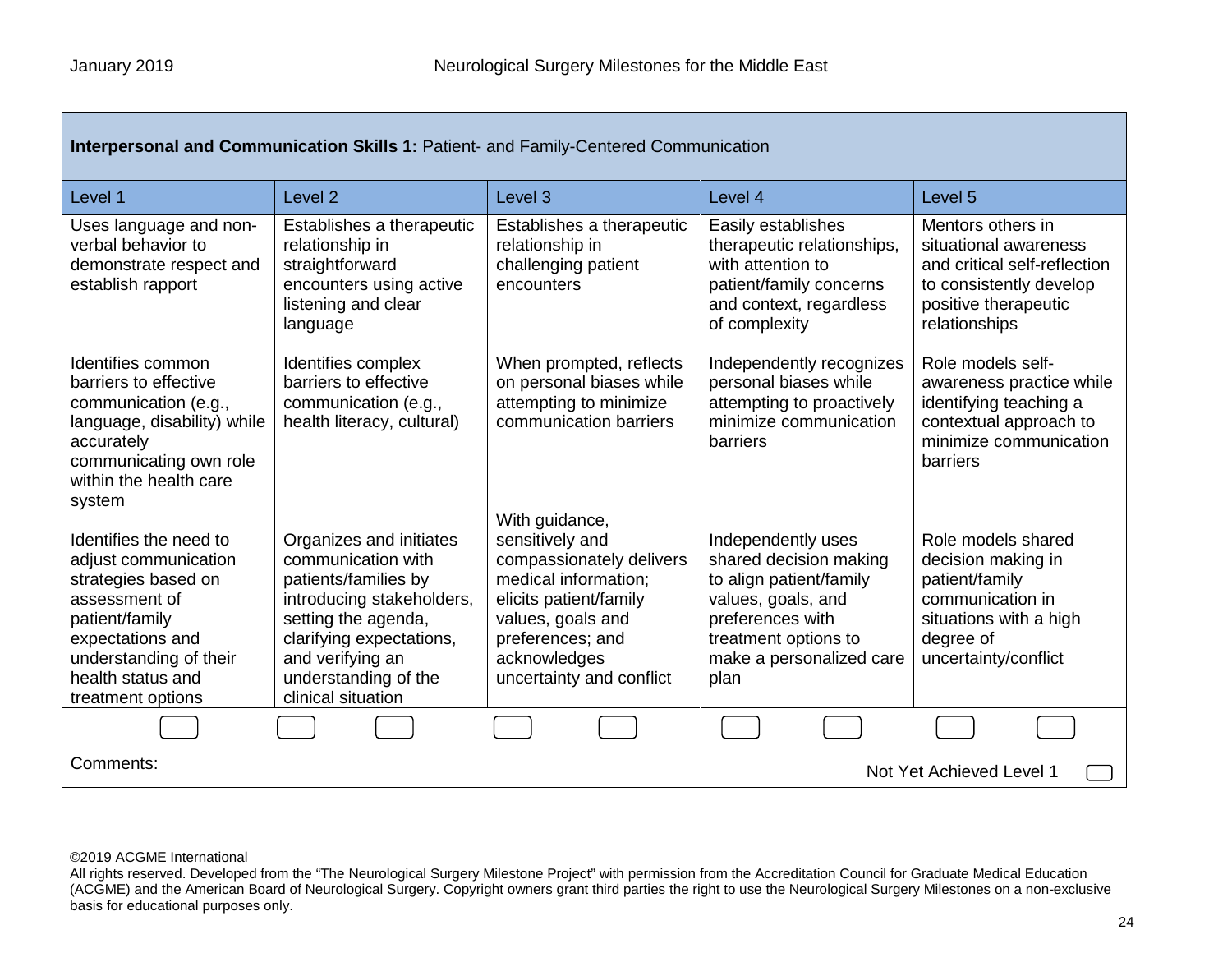| Interpersonal and Communication Skills 2: Interprofessional and Team Communication |                                                                                 |                                                                              |                                                                                                                 |                                                                                                                                                 |
|------------------------------------------------------------------------------------|---------------------------------------------------------------------------------|------------------------------------------------------------------------------|-----------------------------------------------------------------------------------------------------------------|-------------------------------------------------------------------------------------------------------------------------------------------------|
| Level 1                                                                            | Level <sub>2</sub>                                                              | Level <sub>3</sub>                                                           | Level 4                                                                                                         | Level <sub>5</sub>                                                                                                                              |
| Respectfully requests a<br>consultation                                            | Clearly and concisely<br>requests a consultation                                | Checks own<br>understanding of<br>consultant<br>recommendations              | Coordinates<br>recommendations from<br>different members of the<br>health care team to<br>optimize patient care | Role models flexible<br>communication strategies<br>that value input from all<br>health care team<br>members, resolving<br>conflict when needed |
| Respectfully receives a<br>consultation request                                    | Clearly and concisely<br>responds to a<br>consultation request                  | Checks understanding<br>of recommendations<br>when providing<br>consultation | Communicates feedback<br>and constructive criticism<br>to superiors                                             | Facilitates regular health<br>care team-based<br>feedback in complex<br>situations                                                              |
| Uses language that<br>values all members of<br>the health care team                | Communicates<br>information effectively<br>with all health care team<br>members | Uses active listening to<br>adapt communication<br>style to fit team needs   |                                                                                                                 |                                                                                                                                                 |
|                                                                                    | Solicits feedback on<br>performance as a<br>member of the health<br>care team   | Communicates concerns<br>and provides feedback<br>to peers and learners      |                                                                                                                 |                                                                                                                                                 |
|                                                                                    |                                                                                 |                                                                              |                                                                                                                 |                                                                                                                                                 |
| Comments:<br>Not Yet Achieved Level 1                                              |                                                                                 |                                                                              |                                                                                                                 |                                                                                                                                                 |